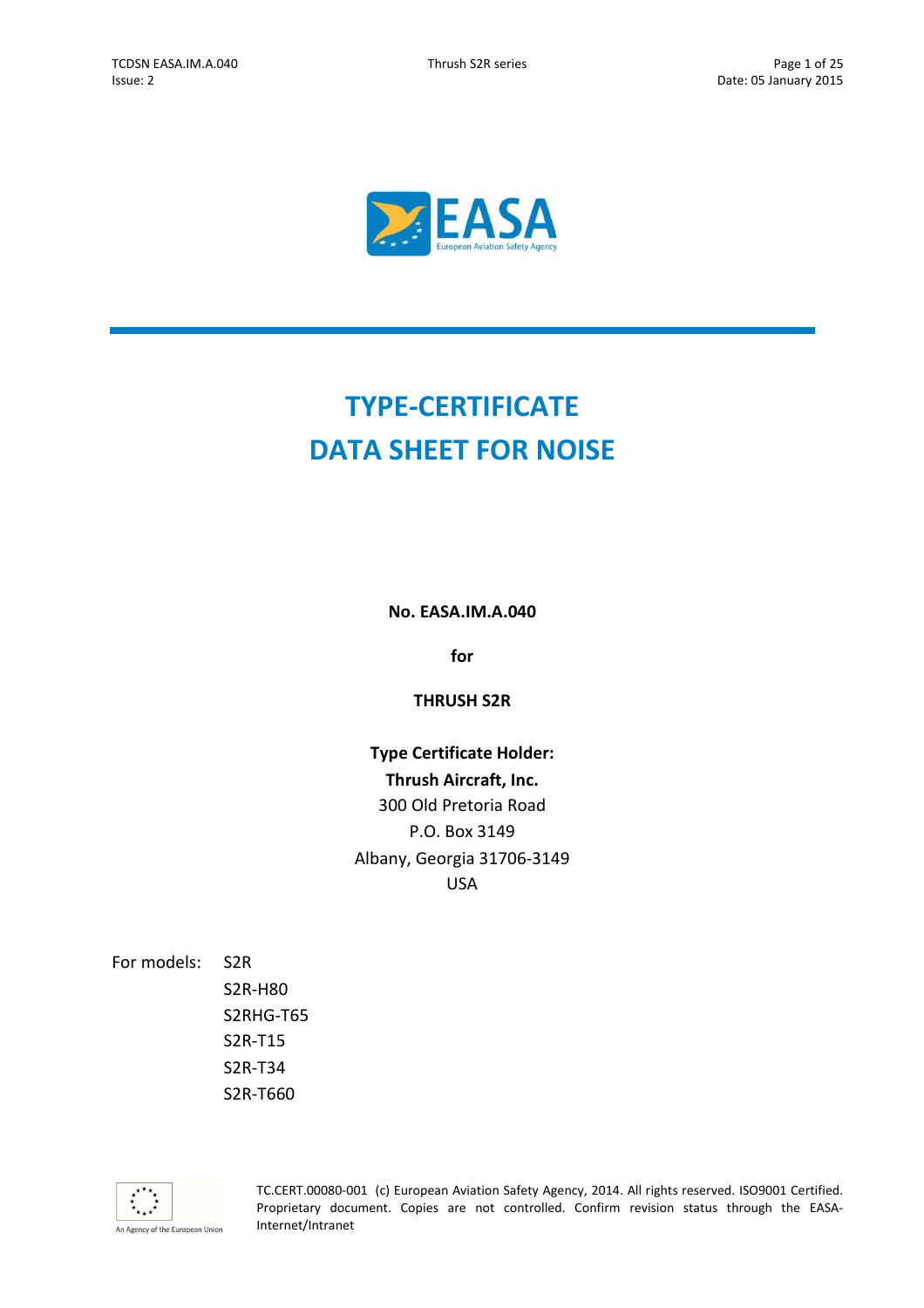## INTENTIONALLY LEFT BLANK

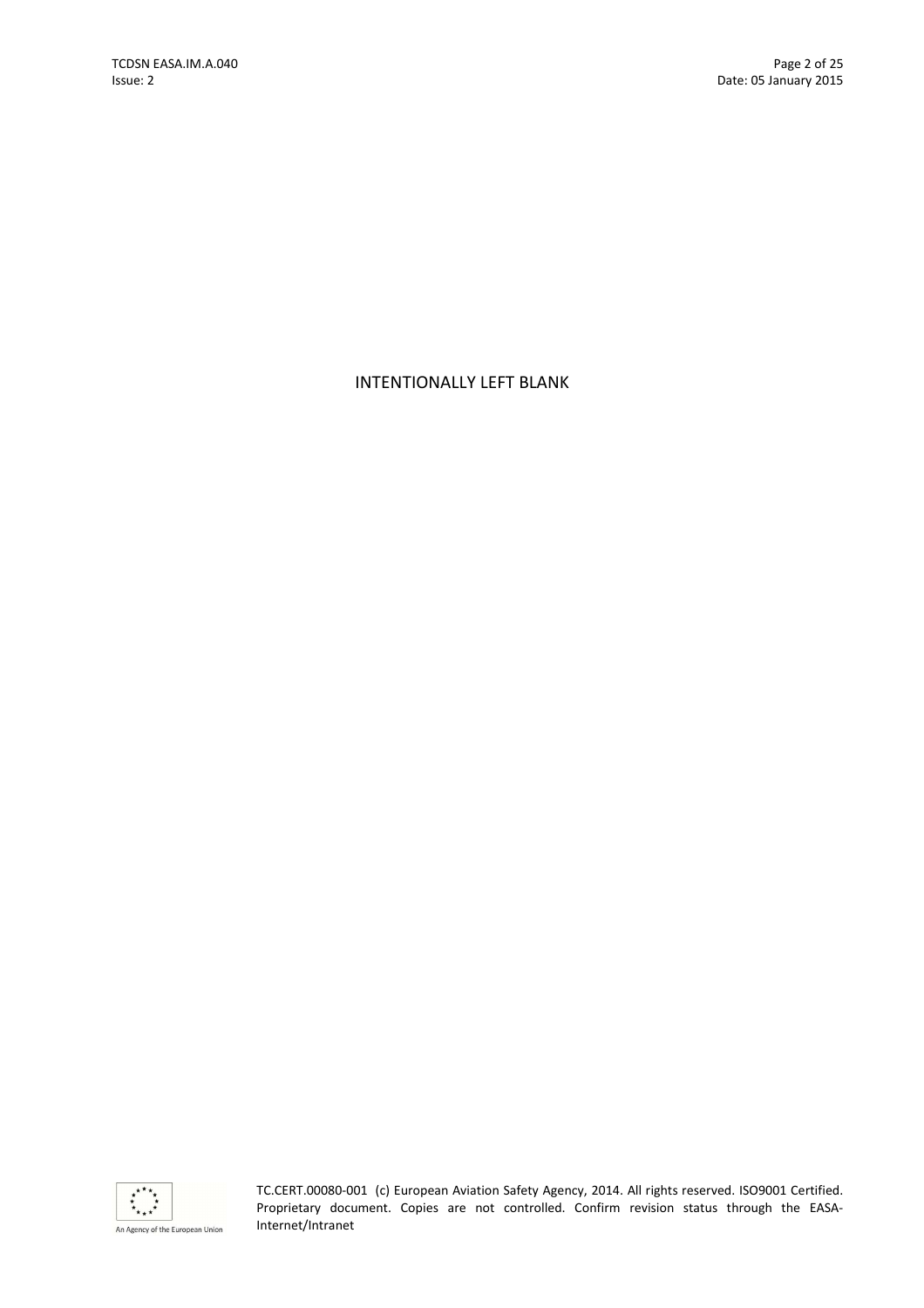| Type Certificate Holder    | Thrush Aircraft, Inc.      |                     | Aircraft Type Designation | S <sub>2</sub> R        |
|----------------------------|----------------------------|---------------------|---------------------------|-------------------------|
| <b>Engine Manufacturer</b> | <b>Pratt &amp; Whitney</b> |                     | Engine Type Designation   | <b>WASP R-1340-AN-1</b> |
| Noise Certification Basis  | ICAO Annex 16, Volume I    | Edition / Amendment |                           | Chapter                 |

| EASA       | Propeller                          | Propeller Type | Additional modifications essential to meet the                    | Maximum               | Take-off dB(A) |       | See  |
|------------|------------------------------------|----------------|-------------------------------------------------------------------|-----------------------|----------------|-------|------|
| Record No. | Manufacturer                       | Designation    | requirements or needed to attain the certificated<br>noise levels | Take-off<br>mass (kg) | Level          | Limit | Note |
| C4894      | <b>Hamilton</b><br><b>Standard</b> | 12D40/6101-12  | none                                                              | 2,722                 |                |       |      |

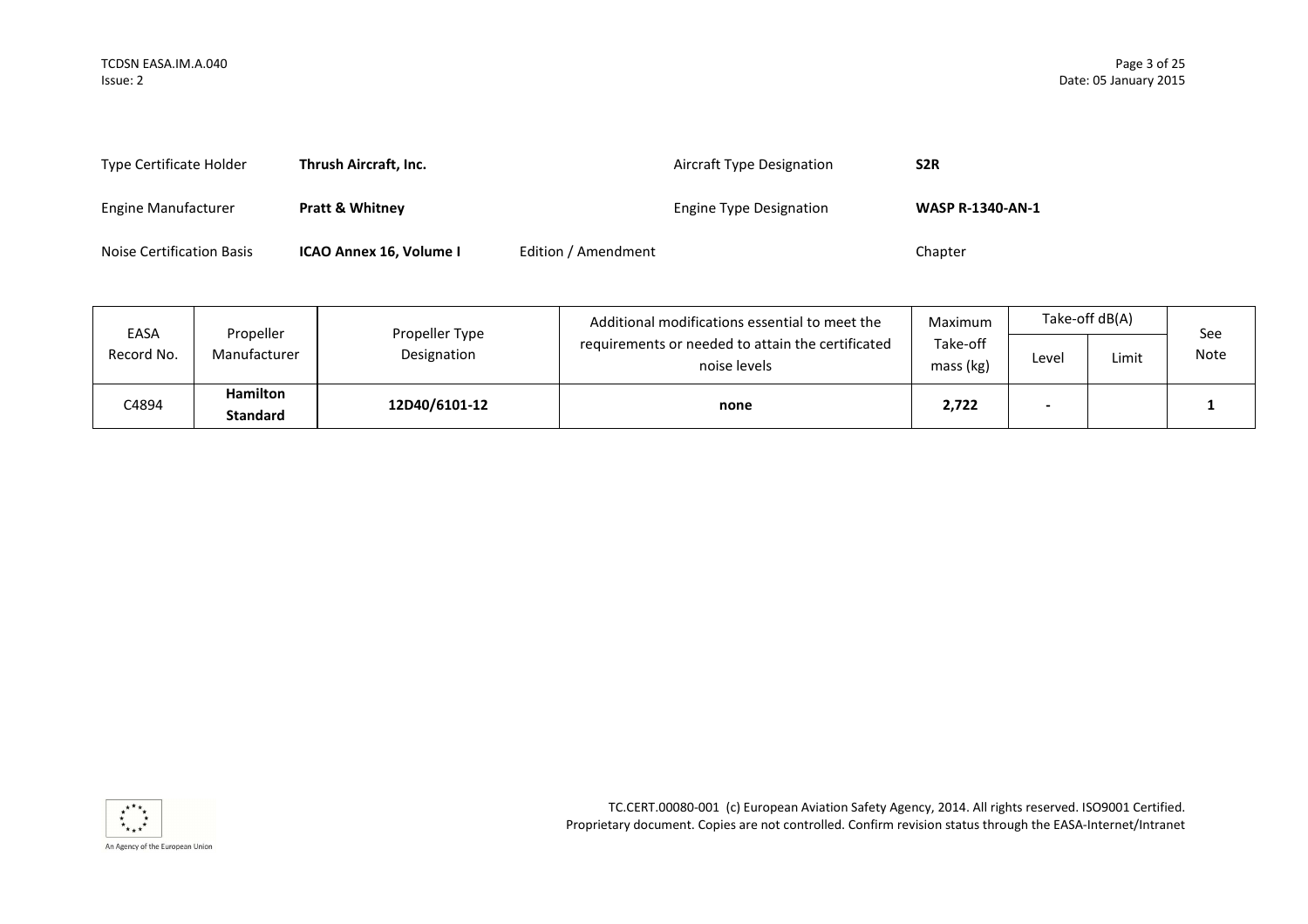TCDSN EASA.IM.A.040 Page 4 of 25

| Type Certificate Holder    | Thrush Aircraft, Inc.             |                     | Aircraft Type Designation | S <sub>2</sub> R        |
|----------------------------|-----------------------------------|---------------------|---------------------------|-------------------------|
| <b>Engine Manufacturer</b> | <b>Curtiss-Wright Corporation</b> |                     | Engine Type Designation   | <b>Wright R-1300-1B</b> |
| Noise Certification Basis  | ICAO Annex 16, Volume I           | Edition / Amendment |                           | Chapter                 |

| EASA       | Propeller                          | Propeller Type  | Additional modifications essential to meet the                    | Maximum               |       | Take-off dB(A) | See  |
|------------|------------------------------------|-----------------|-------------------------------------------------------------------|-----------------------|-------|----------------|------|
| Record No. | Manufacturer                       | Designation     | requirements or needed to attain the certificated<br>noise levels | Take-off<br>mass (kg) | Level | Limit          | Note |
| C10020     | <b>Hamilton</b><br><b>Standard</b> | 23D40/6601A-30S | none                                                              | 2,722                 |       |                |      |

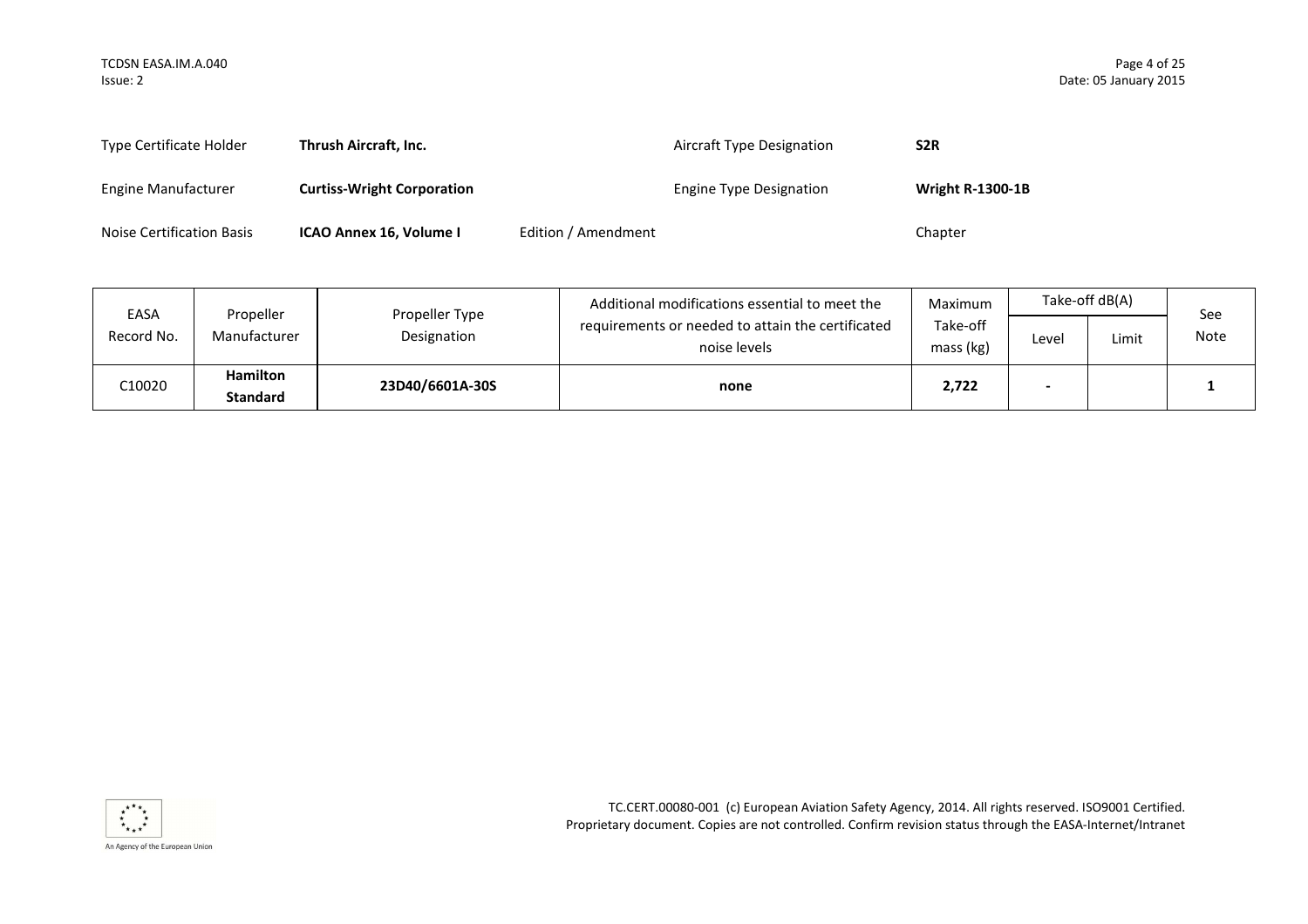TCDSN EASA.IM.A.040 Page 5 of 25

| Type Certificate Holder   | Thrush Aircraft, Inc.          |                     | Aircraft Type Designation      | <b>S2R-H80</b> |
|---------------------------|--------------------------------|---------------------|--------------------------------|----------------|
| Engine Manufacturer       | GE Aviation Czech, s.r.o.      |                     | <b>Engine Type Designation</b> | H80-100        |
| Noise Certification Basis | <b>ICAO Annex 16, Volume I</b> | Edition / Amendment |                                | Chapter        |

| EASA       | Propeller                  | Propeller Type       | Additional modifications essential to meet the                    | Maximum               |       | Take-off dB(A) | See         |
|------------|----------------------------|----------------------|-------------------------------------------------------------------|-----------------------|-------|----------------|-------------|
| Record No. | Manufacturer               | Designation          | requirements or needed to attain the certificated<br>noise levels | Take-off<br>mass (kg) | Level | Limit          | <b>Note</b> |
| C12145     | Hartzell<br>Propeller Inc. | HC-B4TW-3/T10282N(S) | none                                                              | 4,763                 |       |                |             |

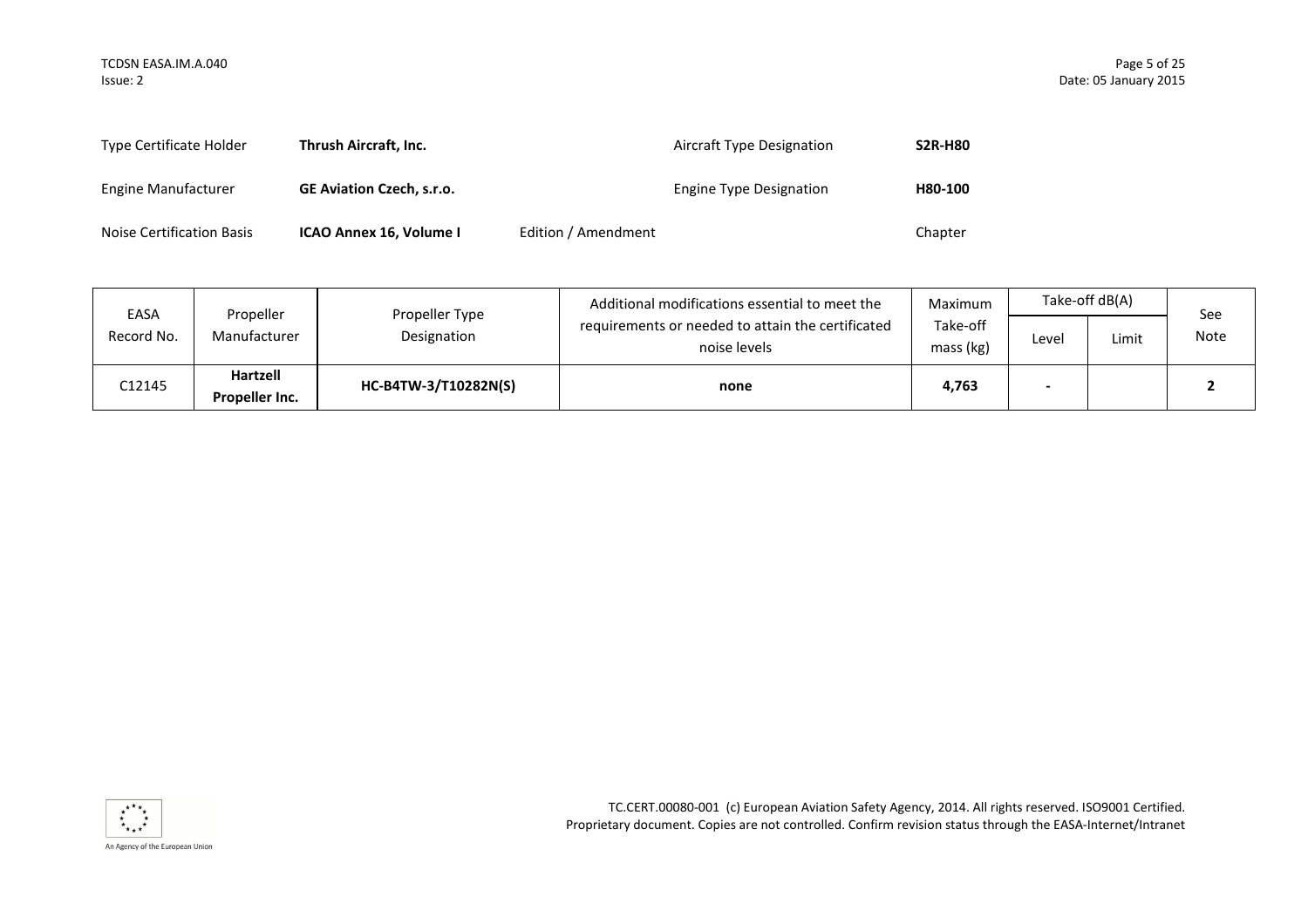TCDSN EASA.IM.A.040 Page 6 of 25

| Type Certificate Holder   | Thrush Aircraft, Inc.             |                     | Aircraft Type Designation | <b>S2R-T15</b>   |
|---------------------------|-----------------------------------|---------------------|---------------------------|------------------|
| Engine Manufacturer       | <b>Pratt &amp; Whitney Canada</b> |                     | Engine Type Designation   | <b>PT6A-15AG</b> |
| Noise Certification Basis | ICAO Annex 16, Volume I           | Edition / Amendment |                           | Chapter          |

| Propeller<br>EASA |                            | Propeller Type     | Additional modifications essential to meet the                    | Maximum               | Take-off dB(A) |       | See  |
|-------------------|----------------------------|--------------------|-------------------------------------------------------------------|-----------------------|----------------|-------|------|
| Record No.        | Manufacturer               | Designation        | requirements or needed to attain the certificated<br>noise levels | Take-off<br>mass (kg) | Level          | Limit | Note |
| C4896             | Hartzell<br>Propeller Inc. | HC-B3TN-3C/T-10282 | none                                                              | 2,722                 |                |       |      |

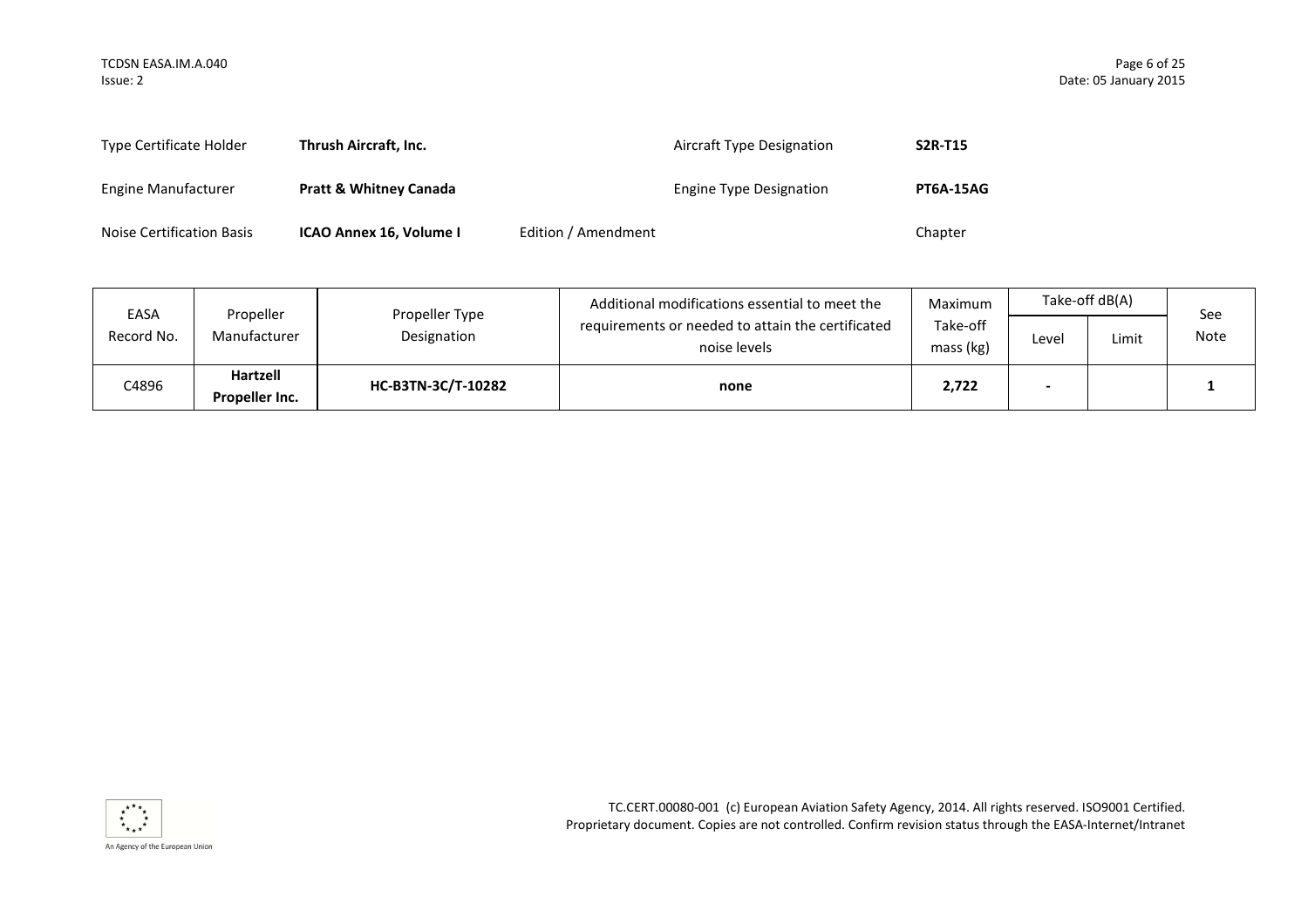TCDSN EASA.IM.A.040 Page 7 of 25

| Type Certificate Holder    | Thrush Aircraft, Inc.             |                     | Aircraft Type Designation | <b>S2R-T15</b> |
|----------------------------|-----------------------------------|---------------------|---------------------------|----------------|
| <b>Engine Manufacturer</b> | <b>Pratt &amp; Whitney Canada</b> |                     | Engine Type Designation   | <b>PT6A-27</b> |
| Noise Certification Basis  | ICAO Annex 16, Volume I           | Edition / Amendment |                           | Chapter        |

| EASA       | Propeller                  | Propeller Type     | Additional modifications essential to meet the                    | Maximum               |       | Take-off dB(A) | See  |
|------------|----------------------------|--------------------|-------------------------------------------------------------------|-----------------------|-------|----------------|------|
| Record No. | Manufacturer               | Designation        | requirements or needed to attain the certificated<br>noise levels | Take-off<br>mass (kg) | Level | Limit          | Note |
| C10026     | Hartzell<br>Propeller Inc. | HC-B3TN-3C/T-10282 | none                                                              | 2,722                 |       |                |      |

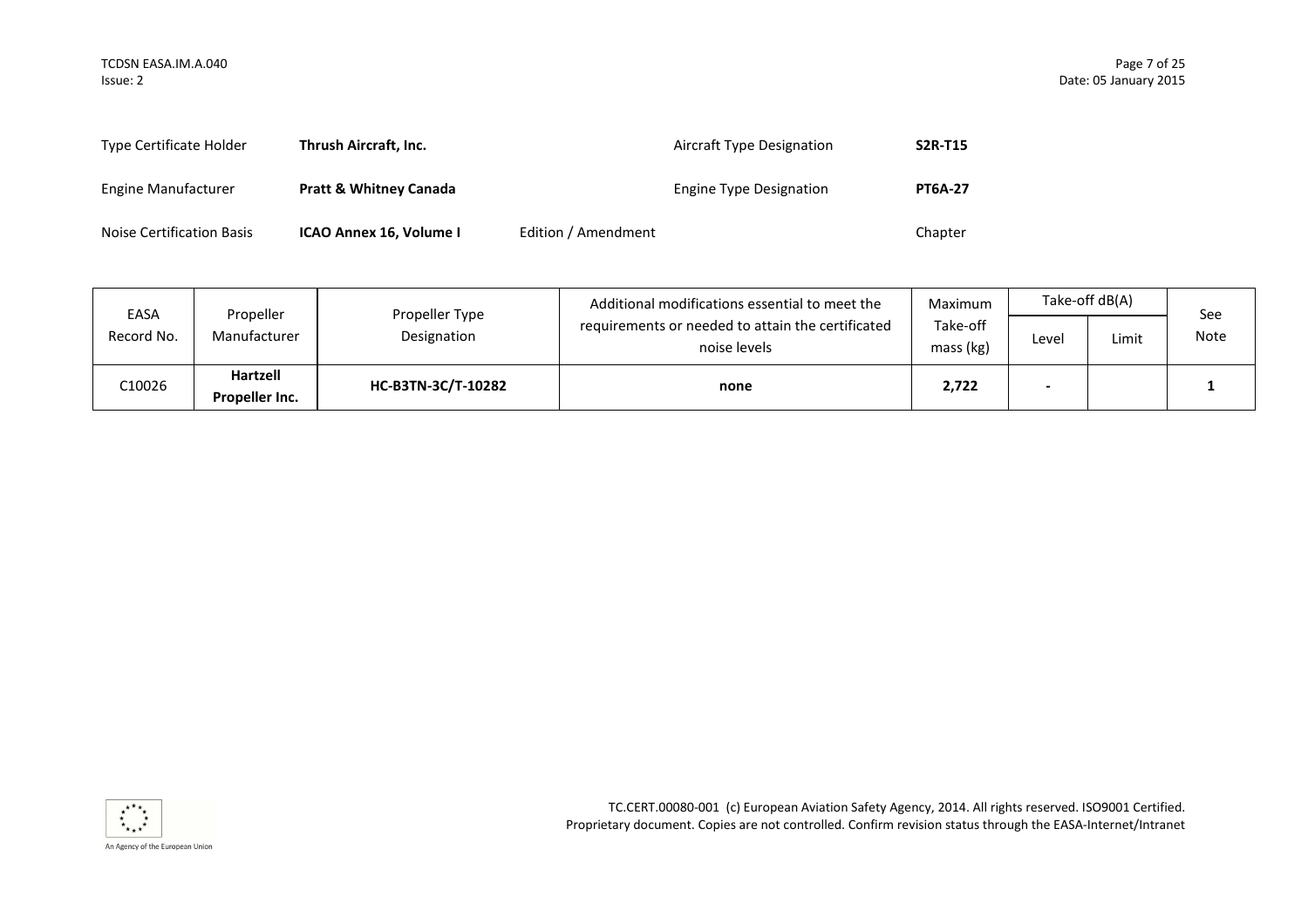TCDSN EASA.IM.A.040 Page 8 of 25

| Type Certificate Holder    | Thrush Aircraft, Inc.             |                     | Aircraft Type Designation | <b>S2R-T34</b> |
|----------------------------|-----------------------------------|---------------------|---------------------------|----------------|
| <b>Engine Manufacturer</b> | <b>Pratt &amp; Whitney Canada</b> |                     | Engine Type Designation   | <b>PT6A-34</b> |
| Noise Certification Basis  | ICAO Annex 16, Volume I           | Edition / Amendment |                           | Chapter        |

| EASA<br>Propeller |                            | Propeller Type     | Additional modifications essential to meet the                    | Maximum               |       | Take-off dB(A) | See  |
|-------------------|----------------------------|--------------------|-------------------------------------------------------------------|-----------------------|-------|----------------|------|
| Record No.        | Manufacturer               | Designation        | requirements or needed to attain the certificated<br>noise levels | Take-off<br>mass (kg) | Level | Limit          | Note |
| C10023            | Hartzell<br>Propeller Inc. | HC-B3TN-3C/T-10282 | none                                                              | 2,722                 |       |                |      |

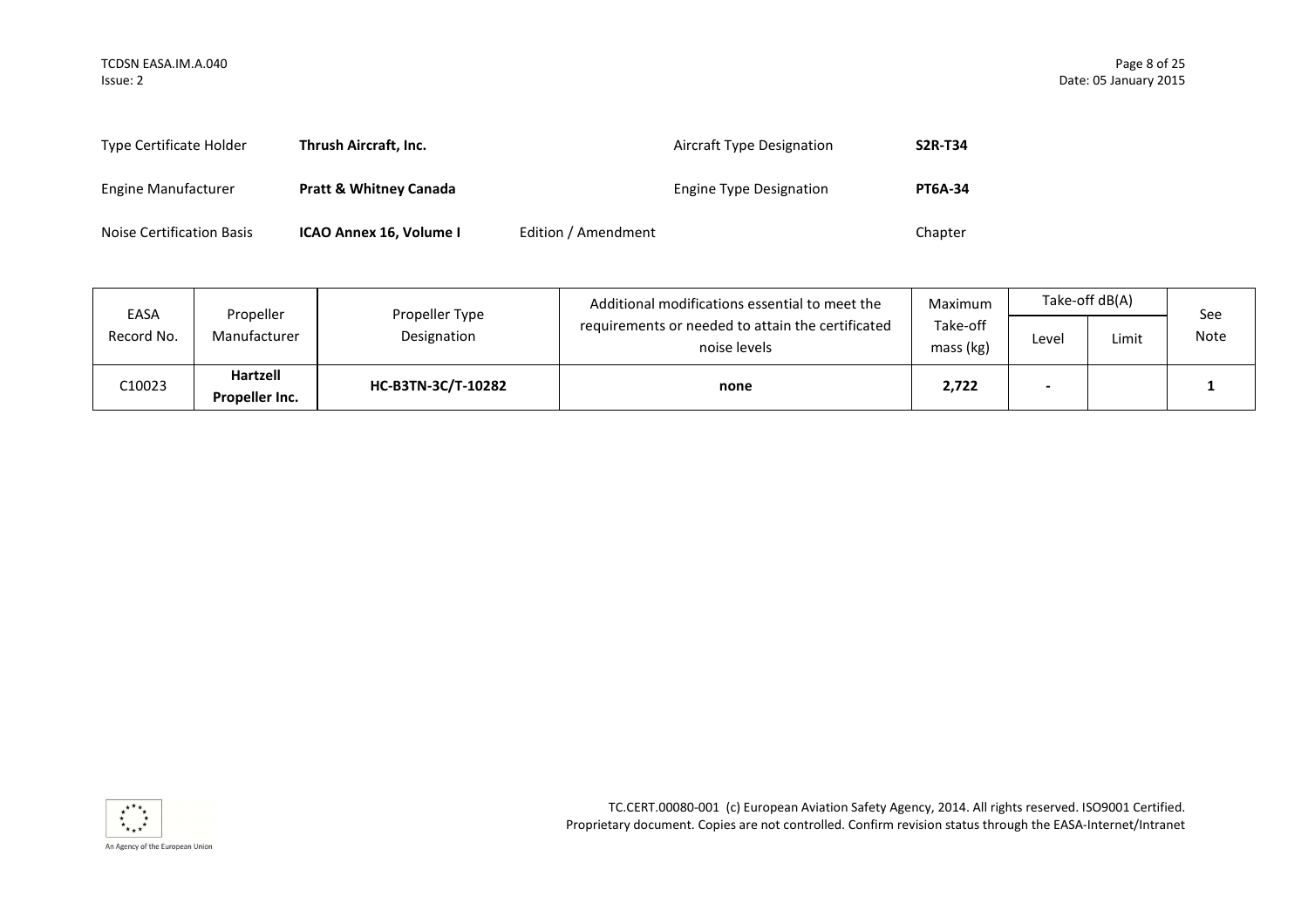TCDSN EASA.IM.A.040 Page 9 of 25

| Type Certificate Holder   | Thrush Aircraft, Inc.             |                     | Aircraft Type Designation | <b>S2R-T34</b> |
|---------------------------|-----------------------------------|---------------------|---------------------------|----------------|
| Engine Manufacturer       | <b>Pratt &amp; Whitney Canada</b> |                     | Engine Type Designation   | PT6A-34AG      |
| Noise Certification Basis | ICAO Annex 16, Volume I           | Edition / Amendment |                           | Chapter        |

| EASA<br>Propeller | Propeller Type             | Additional modifications essential to meet the | Maximum                                                           |                       | Take-off dB(A) | See   |      |
|-------------------|----------------------------|------------------------------------------------|-------------------------------------------------------------------|-----------------------|----------------|-------|------|
| Record No.        | Manufacturer               | Designation                                    | requirements or needed to attain the certificated<br>noise levels | Take-off<br>mass (kg) | Level          | Limit | Note |
| C4895             | Hartzell<br>Propeller Inc. | HC-B3TN-3C/T-10282                             | none                                                              | 2,722                 |                |       |      |

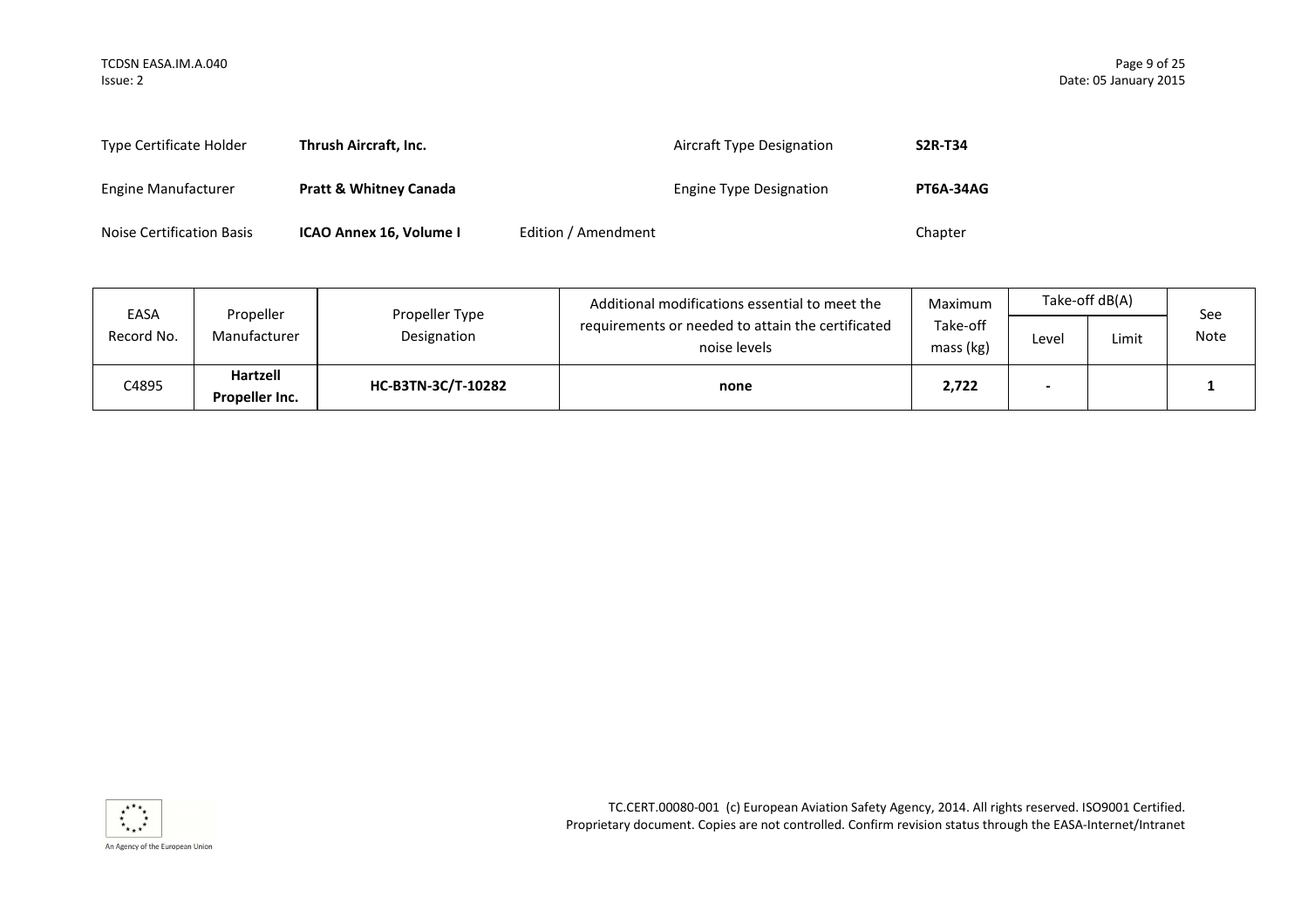TCDSN EASA.IM.A.040 Page 10 of 25

| Type Certificate Holder    | Thrush Aircraft, Inc.             |                     | Aircraft Type Designation | <b>S2R-T34</b> |
|----------------------------|-----------------------------------|---------------------|---------------------------|----------------|
| <b>Engine Manufacturer</b> | <b>Pratt &amp; Whitney Canada</b> |                     | Engine Type Designation   | <b>PT6A-36</b> |
| Noise Certification Basis  | ICAO Annex 16, Volume I           | Edition / Amendment |                           | Chapter        |

| EASA<br>Propeller | Propeller Type             | Additional modifications essential to meet the | Maximum                                                           |                       | Take-off dB(A) | See   |      |
|-------------------|----------------------------|------------------------------------------------|-------------------------------------------------------------------|-----------------------|----------------|-------|------|
| Record No.        | Manufacturer               | Designation                                    | requirements or needed to attain the certificated<br>noise levels | Take-off<br>mass (kg) | Level          | Limit | Note |
| C10022            | Hartzell<br>Propeller Inc. | HC-B3TN-3C/T-10282                             | none                                                              | 2,722                 |                |       |      |

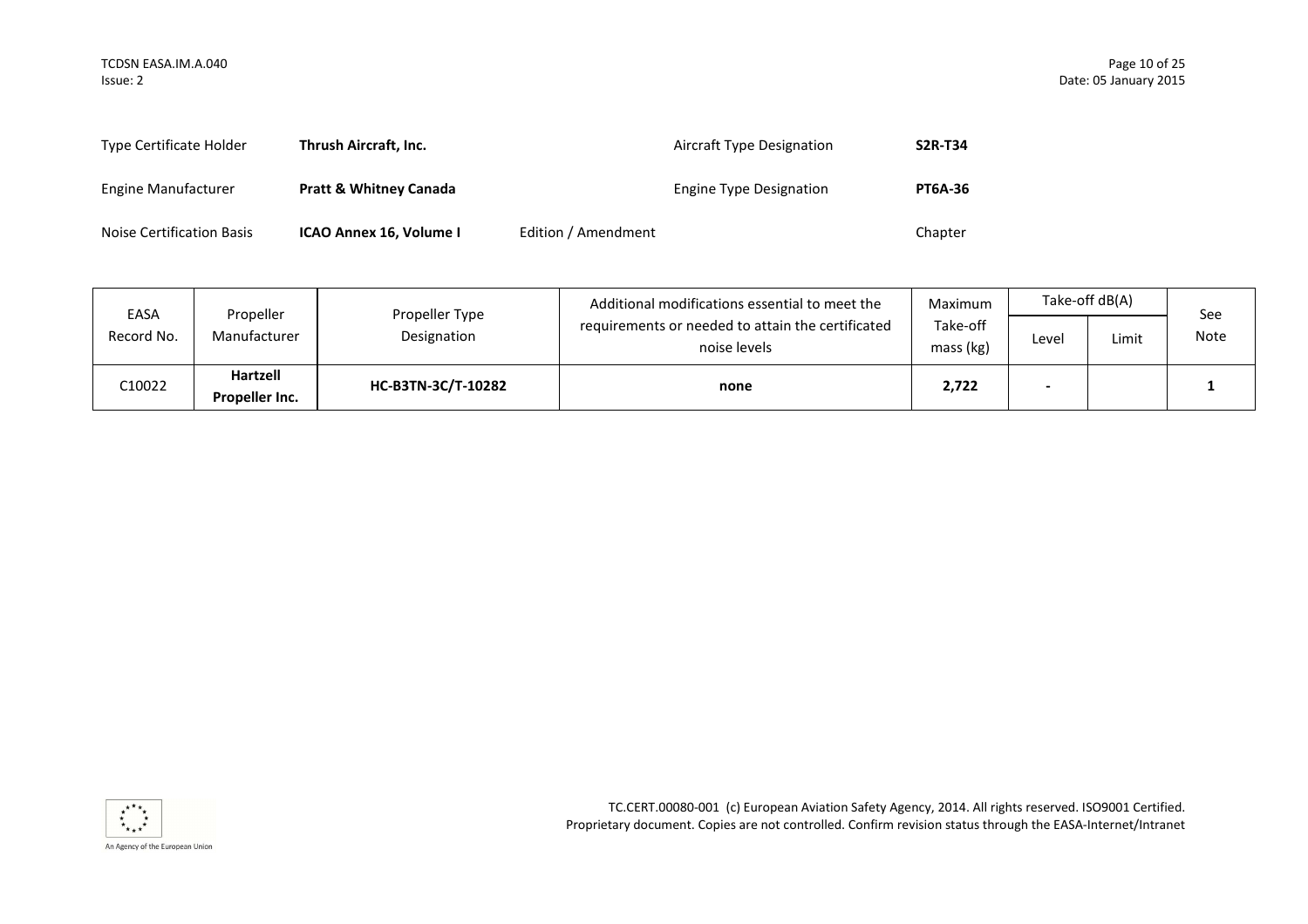TCDSN EASA.IM.A.040 Page 11 of 25

| Type Certificate Holder    | Thrush Aircraft, Inc.             |                     | Aircraft Type Designation      | <b>S2R-T34</b> |
|----------------------------|-----------------------------------|---------------------|--------------------------------|----------------|
| <b>Engine Manufacturer</b> | <b>Pratt &amp; Whitney Canada</b> |                     | <b>Engine Type Designation</b> | <b>PT6A-41</b> |
| Noise Certification Basis  | ICAO Annex 16, Volume I           | Edition / Amendment |                                | Chapter        |

| EASA<br>Propeller<br>Propeller Type | Additional modifications essential to meet the | Maximum                   |                                                                   | Take-off dB(A)        | See   |       |      |
|-------------------------------------|------------------------------------------------|---------------------------|-------------------------------------------------------------------|-----------------------|-------|-------|------|
| Record No.                          | Manufacturer                                   | Designation               | requirements or needed to attain the certificated<br>noise levels | Take-off<br>mass (kg) | Level | Limit | Note |
| C10021                              | Hartzell<br><b>Propeller Inc.</b>              | <b>HC-B3TN-3C/T-10282</b> | none                                                              | 2,722                 |       |       |      |

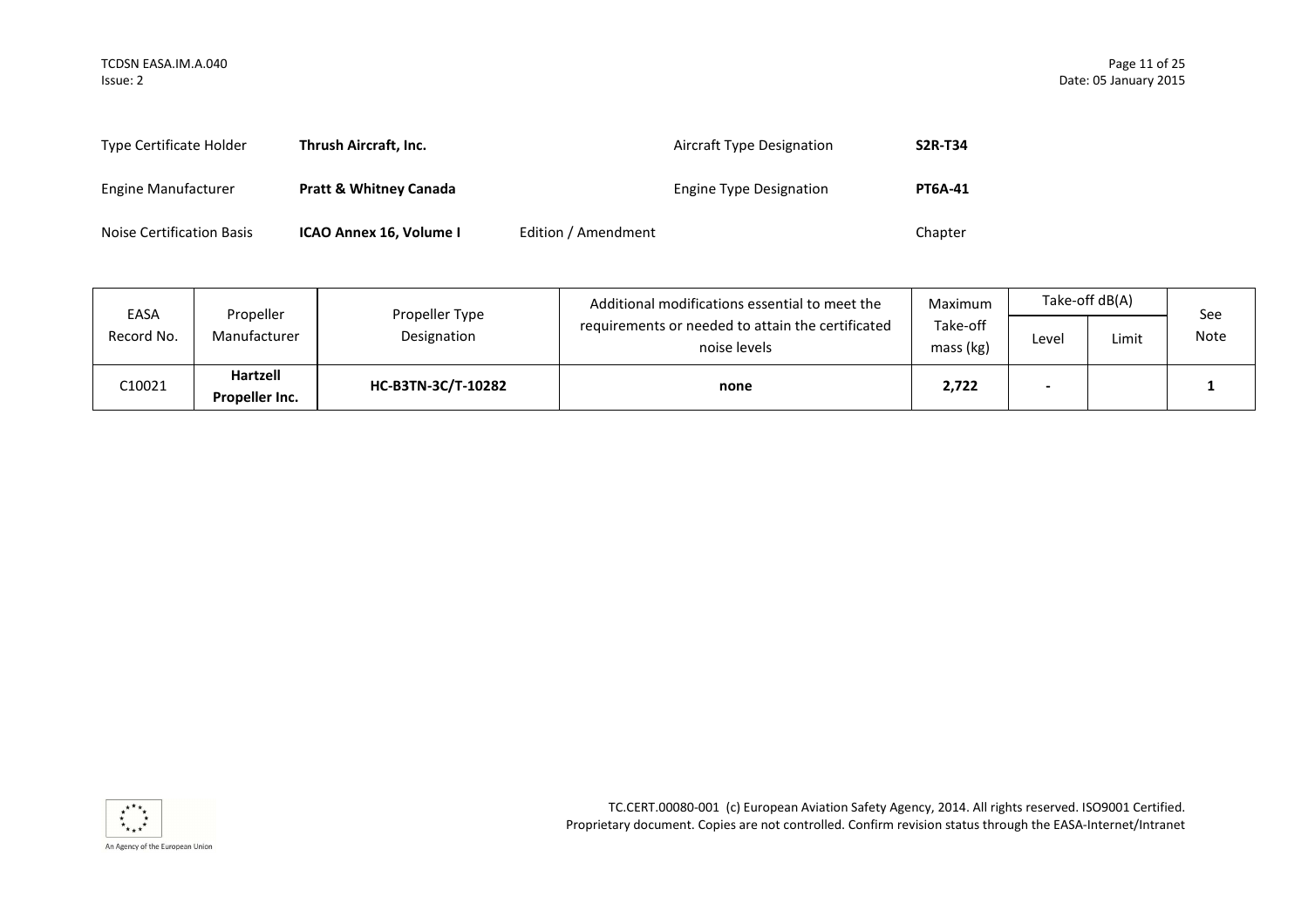TCDSN EASA.IM.A.040 Page 12 of 25

| Type Certificate Holder   | Thrush Aircraft, Inc.             |                     | Aircraft Type Designation | <b>S2R-T34</b>   |
|---------------------------|-----------------------------------|---------------------|---------------------------|------------------|
| Engine Manufacturer       | <b>Pratt &amp; Whitney Canada</b> |                     | Engine Type Designation   | <b>PT6A-41AG</b> |
| Noise Certification Basis | ICAO Annex 16, Volume I           | Edition / Amendment |                           | Chapter          |

| Propeller<br>EASA | Propeller Type             | Additional modifications essential to meet the | Maximum                                                           | Take-off dB(A)        |       | See   |      |
|-------------------|----------------------------|------------------------------------------------|-------------------------------------------------------------------|-----------------------|-------|-------|------|
| Record No.        | Manufacturer               | Designation                                    | requirements or needed to attain the certificated<br>noise levels | Take-off<br>mass (kg) | Level | Limit | Note |
| C10025            | Hartzell<br>Propeller Inc. | HC-B3TN-3C/T-10282                             | none                                                              | 2,722                 |       |       |      |

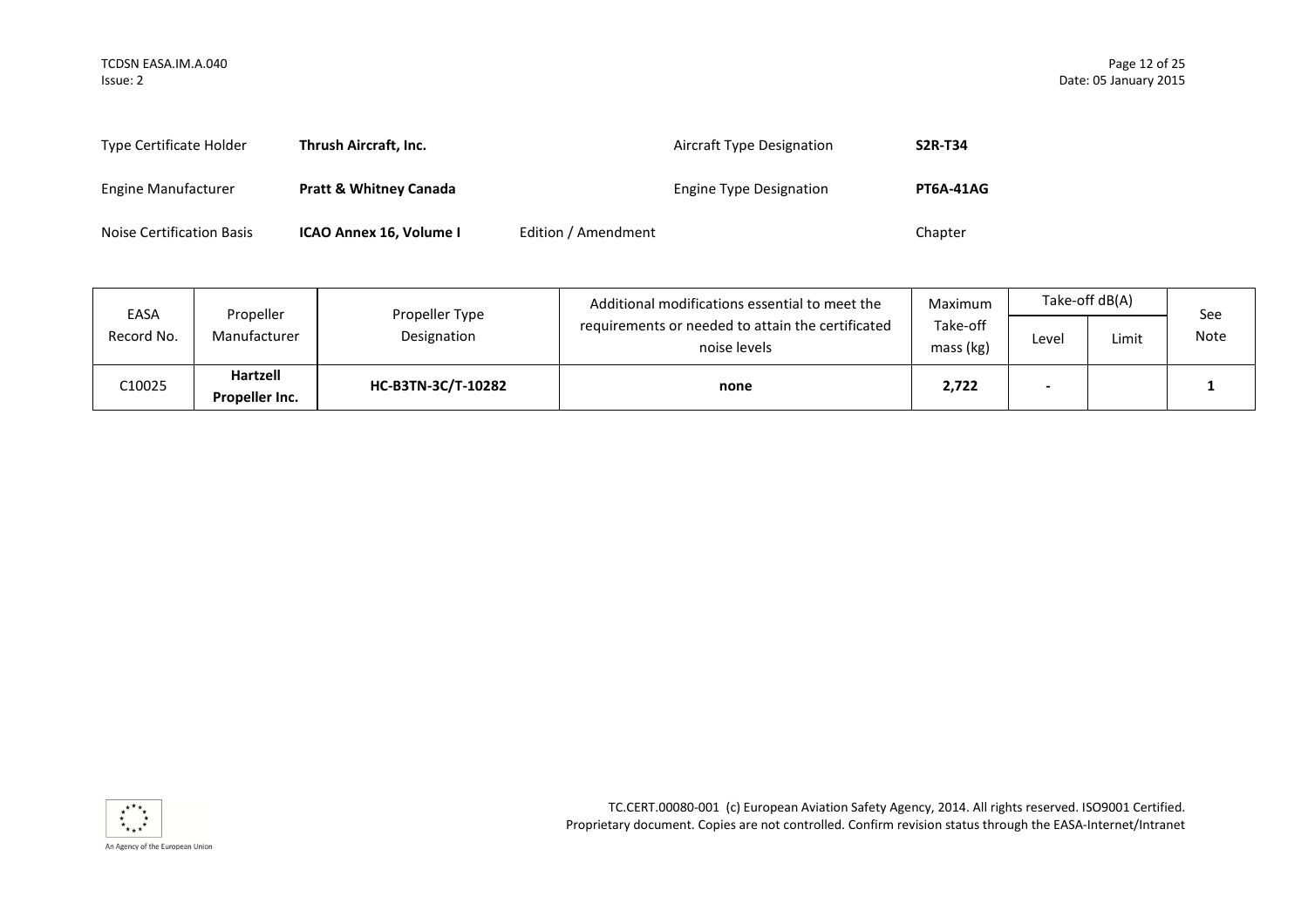TCDSN EASA.IM.A.040 Page 13 of 25

| Type Certificate Holder   | Thrush Aircraft, Inc.             |                     | Aircraft Type Designation | <b>S2R-T34</b> |
|---------------------------|-----------------------------------|---------------------|---------------------------|----------------|
| Engine Manufacturer       | <b>Pratt &amp; Whitney Canada</b> |                     | Engine Type Designation   | <b>PT6A-42</b> |
| Noise Certification Basis | ICAO Annex 16, Volume I           | Edition / Amendment |                           | Chapter        |

| EASA<br>Propeller<br>Propeller Type |                            | Additional modifications essential to meet the | Maximum                                                           |                       | Take-off dB(A) | See   |      |
|-------------------------------------|----------------------------|------------------------------------------------|-------------------------------------------------------------------|-----------------------|----------------|-------|------|
| Record No.                          | Manufacturer               | Designation                                    | requirements or needed to attain the certificated<br>noise levels | Take-off<br>mass (kg) | Level          | Limit | Note |
| C10024                              | Hartzell<br>Propeller Inc. | HC-B3TN-3C/T-10282                             | none                                                              | 2,722                 |                |       |      |

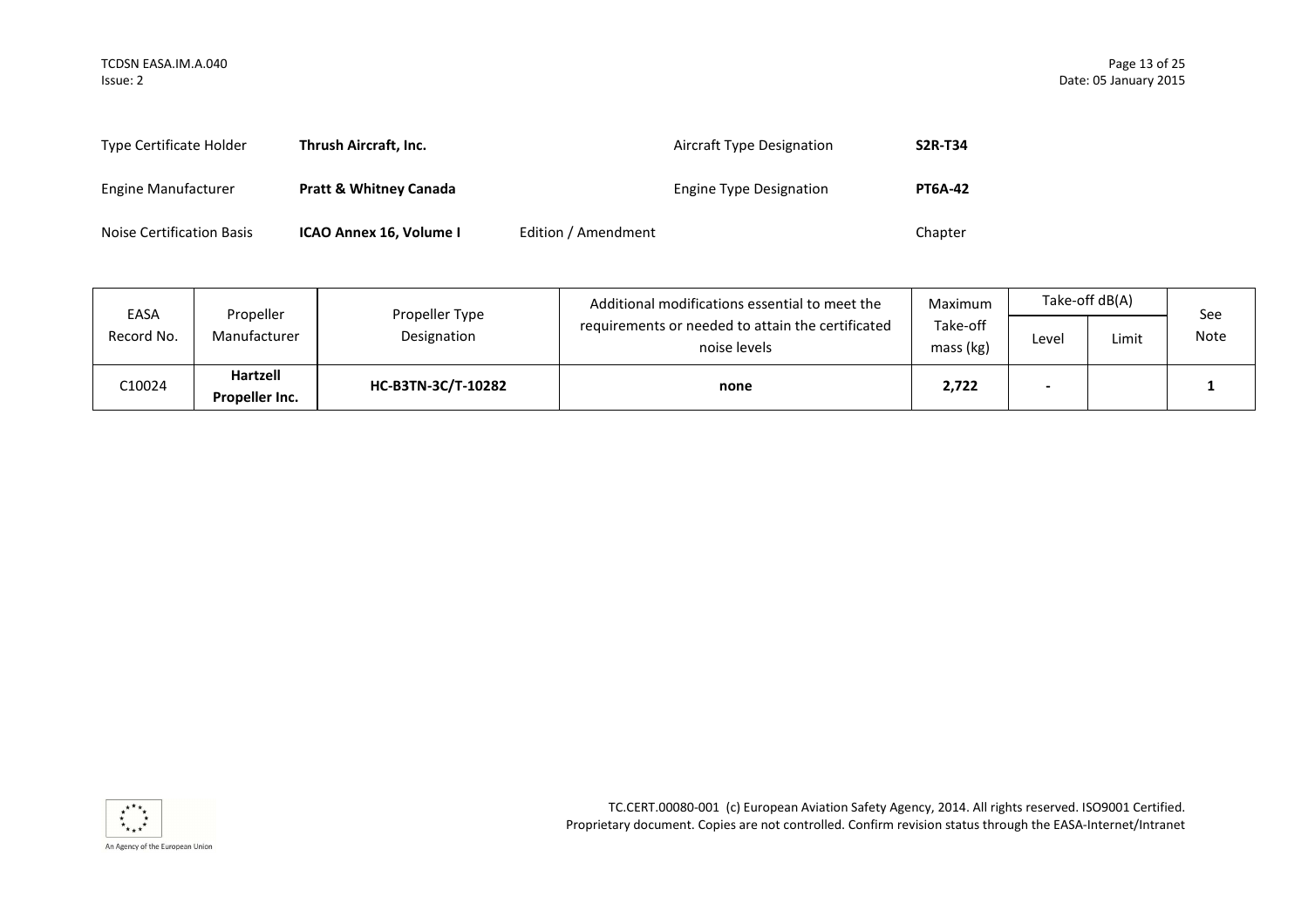TCDSN EASA.IM.A.040 Page 14 of 25

| Type Certificate Holder    | Thrush Aircraft, Inc.             |                     | Aircraft Type Designation | <b>S2R-T660</b> |
|----------------------------|-----------------------------------|---------------------|---------------------------|-----------------|
| <b>Engine Manufacturer</b> | <b>Pratt &amp; Whitney Canada</b> |                     | Engine Type Designation   | <b>PT6A-45A</b> |
| Noise Certification Basis  | ICAO Annex 16, Volume I           | Edition / Amendment |                           | Chapter         |

| EASA<br>Propeller | Propeller Type             | Additional modifications essential to meet the | Maximum                                                           |                       | Take-off dB(A) | See   |             |
|-------------------|----------------------------|------------------------------------------------|-------------------------------------------------------------------|-----------------------|----------------|-------|-------------|
| Record No.        | Manufacturer               | Designation                                    | requirements or needed to attain the certificated<br>noise levels | Take-off<br>mass (kg) | Level          | Limit | <b>Note</b> |
| C10032            | Hartzell<br>Propeller Inc. | <b>HC-B5MP-3C/M10876ANS</b>                    | none                                                              | 5,670                 |                |       |             |

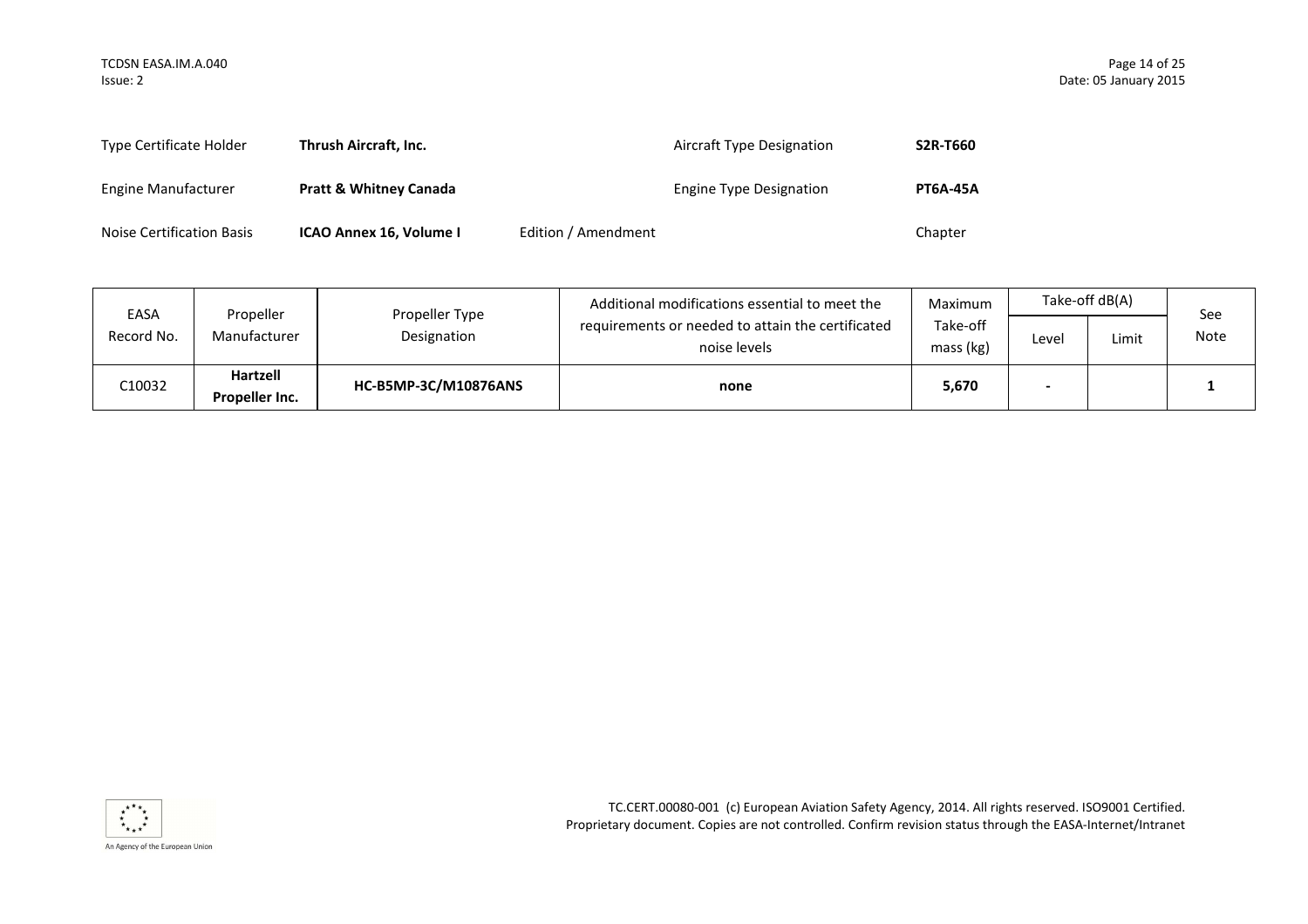TCDSN EASA.IM.A.040 Page 15 of 25

| Type Certificate Holder   | Thrush Aircraft, Inc.             |                     | Aircraft Type Designation | S2R-T660        |
|---------------------------|-----------------------------------|---------------------|---------------------------|-----------------|
| Engine Manufacturer       | <b>Pratt &amp; Whitney Canada</b> |                     | Engine Type Designation   | <b>PT6A-45B</b> |
| Noise Certification Basis | ICAO Annex 16, Volume I           | Edition / Amendment |                           | Chapter         |

| EASA       | Propeller                  | Propeller Type              | Additional modifications essential to meet the                    | Maximum               |       | Take-off dB(A) | See         |
|------------|----------------------------|-----------------------------|-------------------------------------------------------------------|-----------------------|-------|----------------|-------------|
| Record No. | Manufacturer               | Designation                 | requirements or needed to attain the certificated<br>noise levels | Take-off<br>mass (kg) | Level | Limit          | <b>Note</b> |
| C10033     | Hartzell<br>Propeller Inc. | <b>HC-B5MP-3C/M10876ANS</b> | none                                                              | 5,670                 |       |                |             |

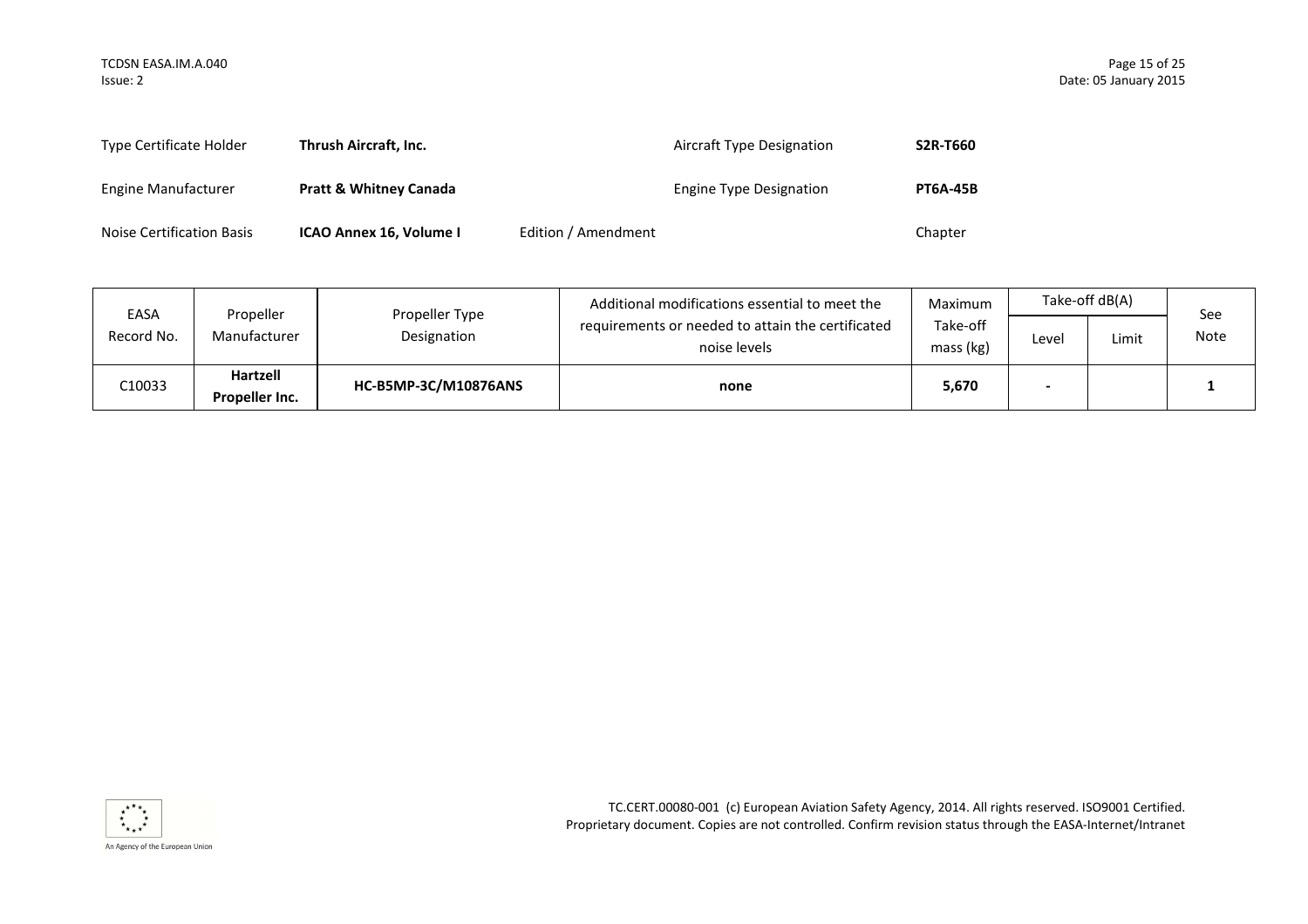TCDSN EASA.IM.A.040 Page 16 of 25

| Type Certificate Holder   | Thrush Aircraft, Inc.             |                     | Aircraft Type Designation | S2R-T660        |
|---------------------------|-----------------------------------|---------------------|---------------------------|-----------------|
| Engine Manufacturer       | <b>Pratt &amp; Whitney Canada</b> |                     | Engine Type Designation   | <b>PT6A-45R</b> |
| Noise Certification Basis | ICAO Annex 16, Volume I           | Edition / Amendment |                           | Chapter         |

| EASA<br>Propeller |                            | Propeller Type              | Additional modifications essential to meet the                    | Maximum               |       | Take-off dB(A) | See         |
|-------------------|----------------------------|-----------------------------|-------------------------------------------------------------------|-----------------------|-------|----------------|-------------|
| Record No.        | Manufacturer               | Designation                 | requirements or needed to attain the certificated<br>noise levels | Take-off<br>mass (kg) | Level | Limit          | <b>Note</b> |
| C10034            | Hartzell<br>Propeller Inc. | <b>HC-B5MP-3C/M10876ANS</b> | none                                                              | 5,670                 |       |                |             |

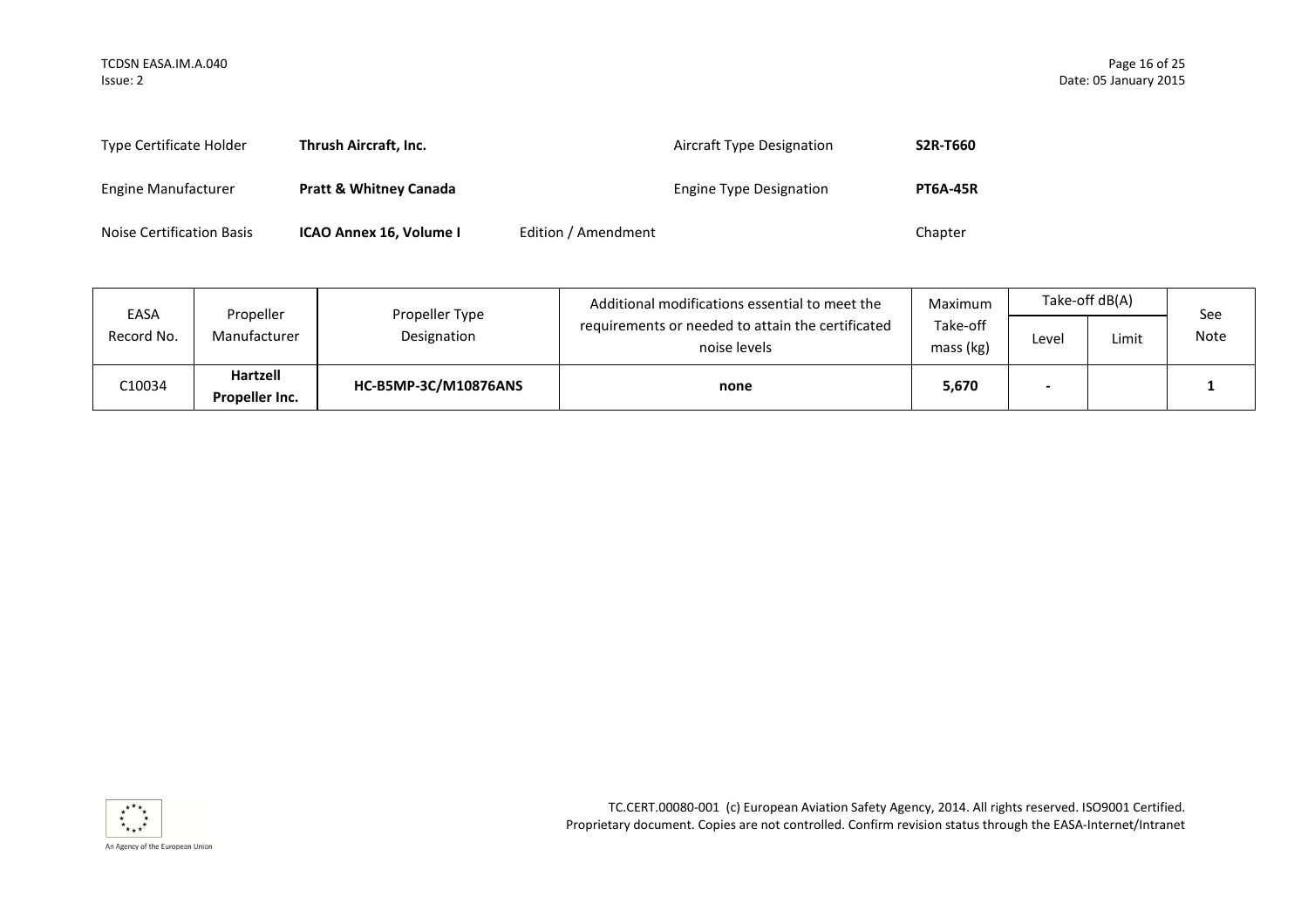TCDSN EASA.IM.A.040 Page 17 of 25

| Type Certificate Holder   | Thrush Aircraft, Inc.             |                     | Aircraft Type Designation      | S2R-T660  |
|---------------------------|-----------------------------------|---------------------|--------------------------------|-----------|
| Engine Manufacturer       | <b>Pratt &amp; Whitney Canada</b> |                     | <b>Engine Type Designation</b> | PT6A-60AG |
| Noise Certification Basis | ICAO Annex 16, Volume I           | Edition / Amendment |                                | Chapter   |

| EASA       | Propeller                  | Propeller Type              | Additional modifications essential to meet the                    | Maximum               |       | Take-off dB(A) | See         |
|------------|----------------------------|-----------------------------|-------------------------------------------------------------------|-----------------------|-------|----------------|-------------|
| Record No. | Manufacturer               | Designation                 | requirements or needed to attain the certificated<br>noise levels | Take-off<br>mass (kg) | Level | Limit          | <b>Note</b> |
| C10028     | Hartzell<br>Propeller Inc. | <b>HC-B5MP-3C/M10876ANS</b> | none                                                              | 5,670                 |       |                |             |

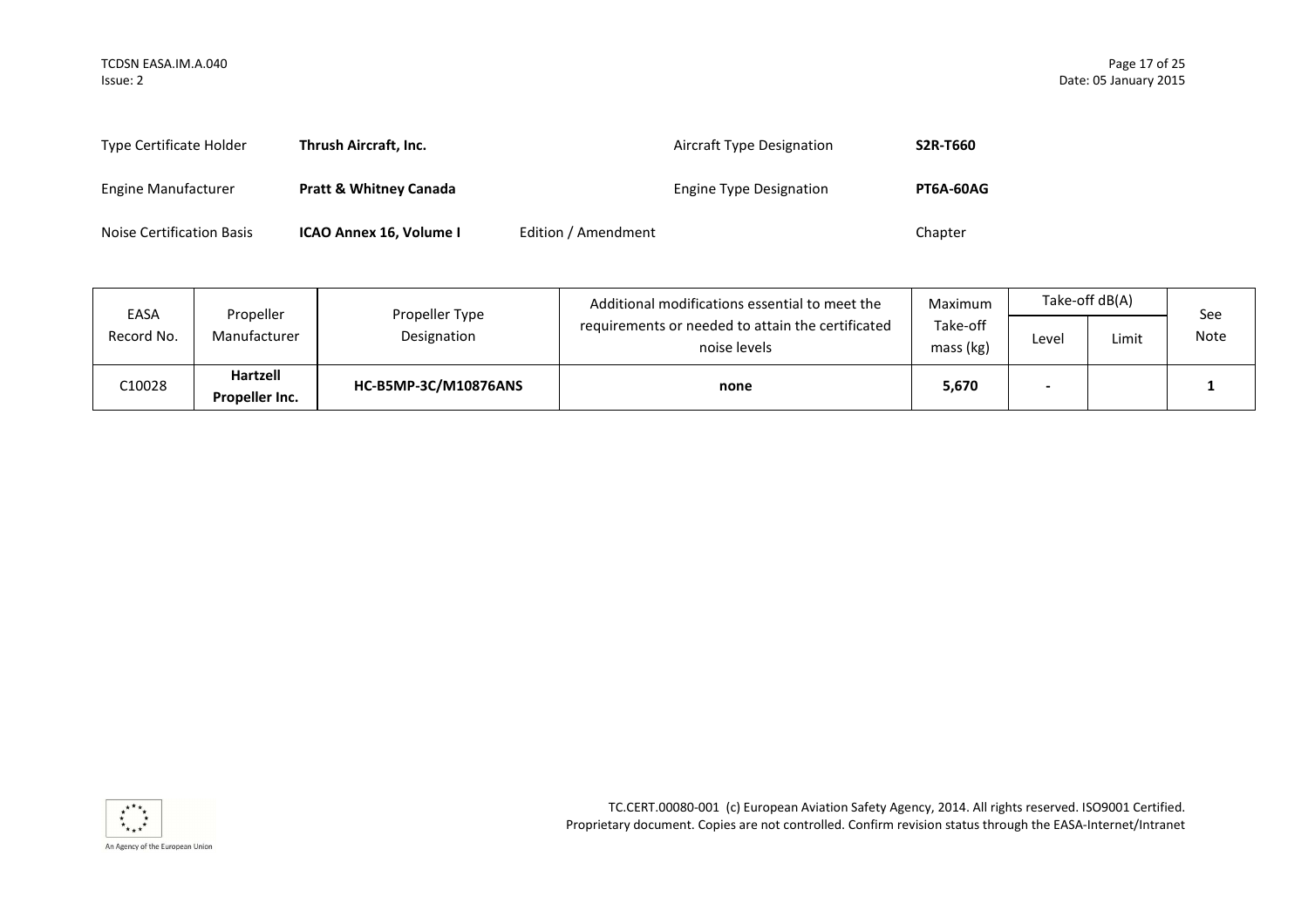TCDSN EASA.IM.A.040 Page 18 of 25

| Type Certificate Holder   | Thrush Aircraft, Inc.             |                     | Aircraft Type Designation | S2R-T660         |
|---------------------------|-----------------------------------|---------------------|---------------------------|------------------|
| Engine Manufacturer       | <b>Pratt &amp; Whitney Canada</b> |                     | Engine Type Designation   | <b>PT6A-65AG</b> |
| Noise Certification Basis | ICAO Annex 16, Volume I           | Edition / Amendment |                           | Chapter          |

| EASA       | Propeller                  | Propeller Type              | Additional modifications essential to meet the                    | Maximum               |       | Take-off dB(A) | See  |
|------------|----------------------------|-----------------------------|-------------------------------------------------------------------|-----------------------|-------|----------------|------|
| Record No. | Manufacturer               | Designation                 | requirements or needed to attain the certificated<br>noise levels | Take-off<br>mass (kg) | Level | Limit          | Note |
| C10029     | Hartzell<br>Propeller Inc. | <b>HC-B5MP-3C/M10876ANS</b> | none                                                              | 5,670                 |       |                |      |

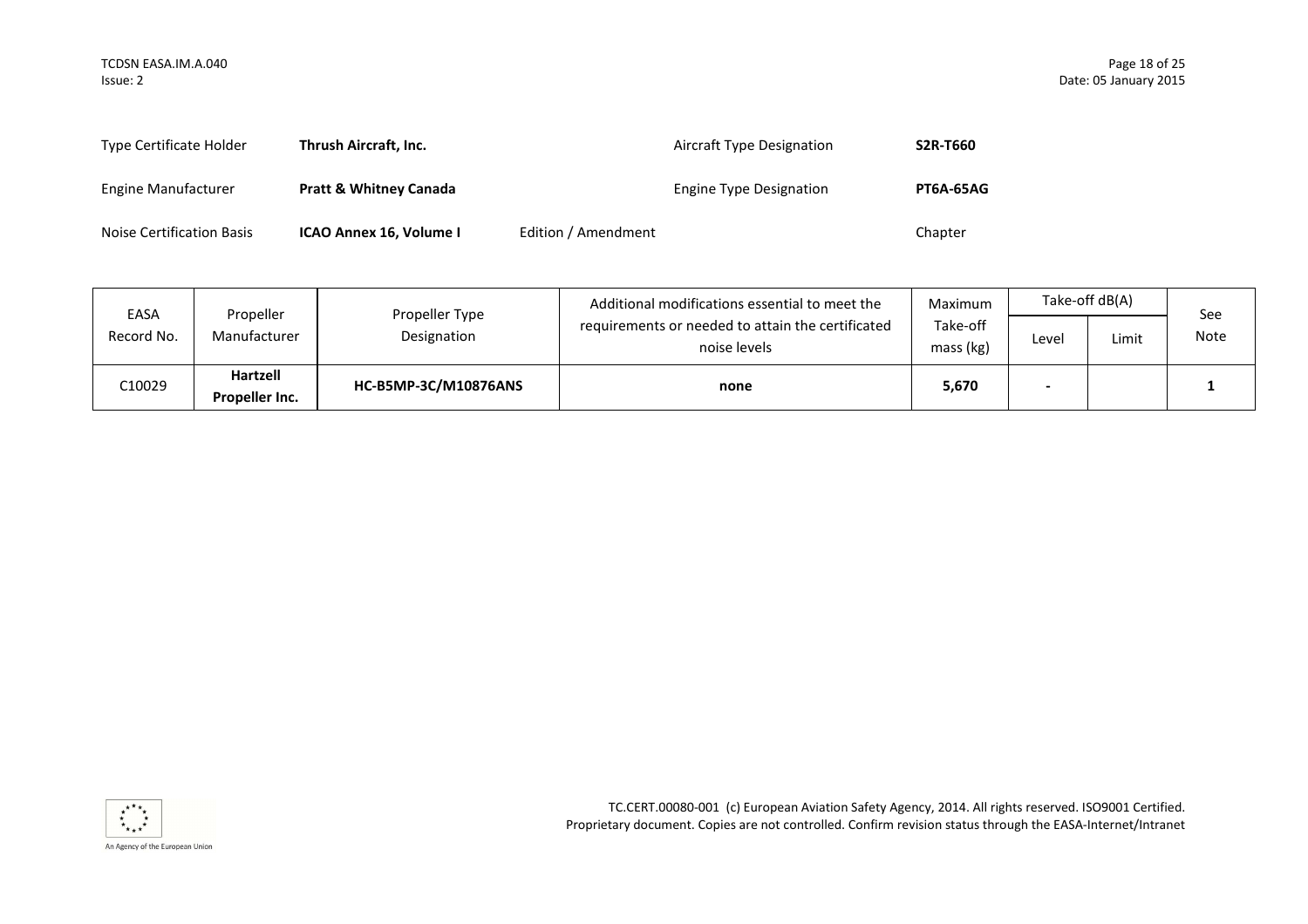TCDSN EASA.IM.A.040 Page 19 of 25

| Type Certificate Holder   | Thrush Aircraft, Inc.             |                     | Aircraft Type Designation | S2R-T660         |
|---------------------------|-----------------------------------|---------------------|---------------------------|------------------|
| Engine Manufacturer       | <b>Pratt &amp; Whitney Canada</b> |                     | Engine Type Designation   | <b>PT6A-65AR</b> |
| Noise Certification Basis | ICAO Annex 16, Volume I           | Edition / Amendment |                           | Chapter          |

| EASA       | Propeller                  | Propeller Type              | Additional modifications essential to meet the                    | Maximum               |                          | Take-off dB(A) | See  |
|------------|----------------------------|-----------------------------|-------------------------------------------------------------------|-----------------------|--------------------------|----------------|------|
| Record No. | Manufacturer               | Designation                 | requirements or needed to attain the certificated<br>noise levels | Take-off<br>mass (kg) | Level                    | Limit          | Note |
| C10030     | Hartzell<br>Propeller Inc. | <b>HC-B5MP-3C/M10876ANS</b> | none                                                              | 5,670                 | $\overline{\phantom{0}}$ |                |      |

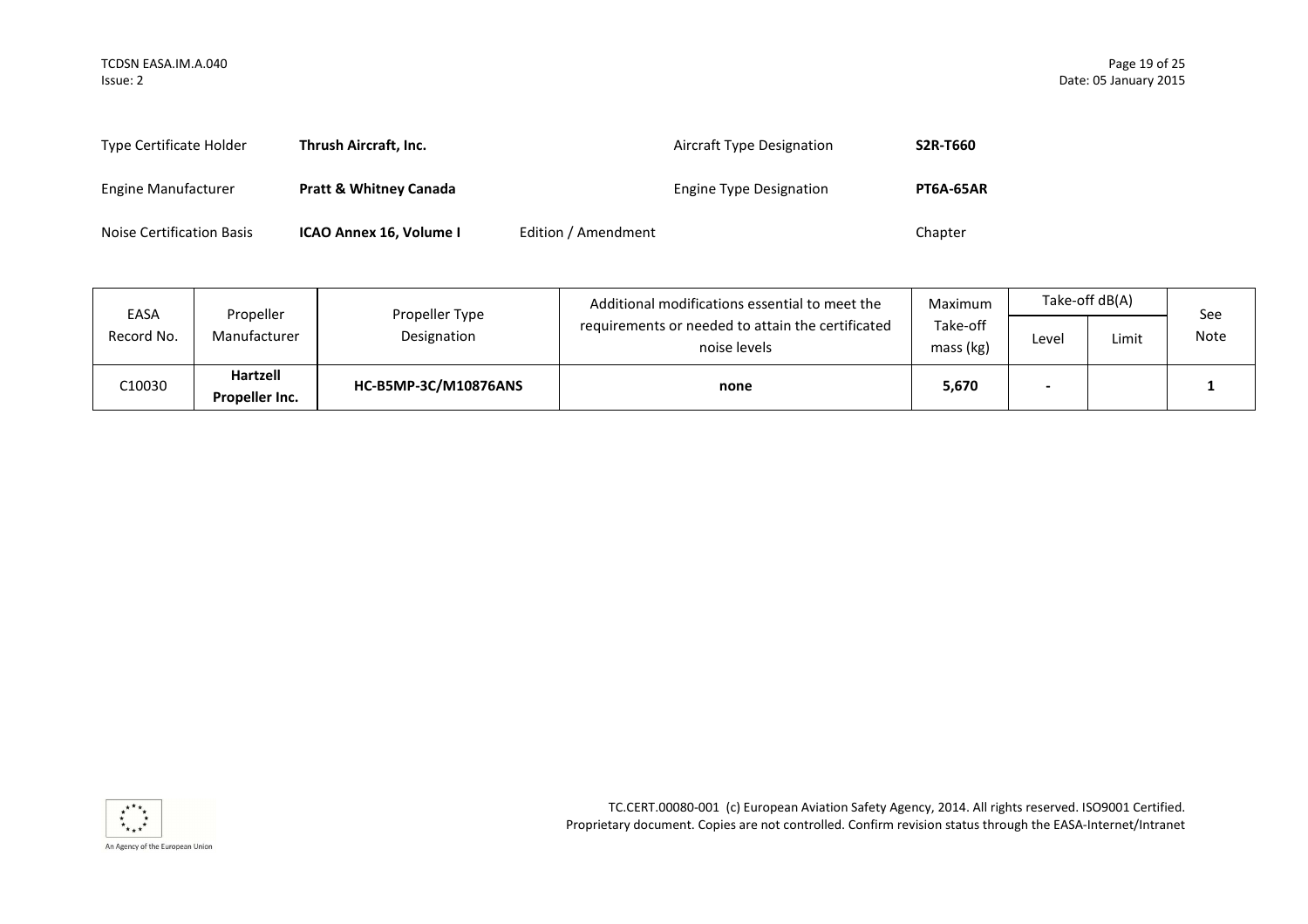TCDSN EASA.IM.A.040 Page 20 of 25

| Type Certificate Holder   | Thrush Aircraft, Inc.             |                     | Aircraft Type Designation | <b>S2R-T660</b> |
|---------------------------|-----------------------------------|---------------------|---------------------------|-----------------|
| Engine Manufacturer       | <b>Pratt &amp; Whitney Canada</b> |                     | Engine Type Designation   | <b>PT6A-65B</b> |
| Noise Certification Basis | ICAO Annex 16, Volume I           | Edition / Amendment |                           | Chapter         |

| EASA<br>Propeller |                            | Propeller Type              | Additional modifications essential to meet the                    | Maximum               | Take-off dB(A) |       | See  |
|-------------------|----------------------------|-----------------------------|-------------------------------------------------------------------|-----------------------|----------------|-------|------|
| Record No.        | Manufacturer               | Designation                 | requirements or needed to attain the certificated<br>noise levels | Take-off<br>mass (kg) | Level          | Limit | Note |
| C10031            | Hartzell<br>Propeller Inc. | <b>HC-B5MP-3C/M10876ANS</b> | none                                                              | 5,670                 |                |       |      |

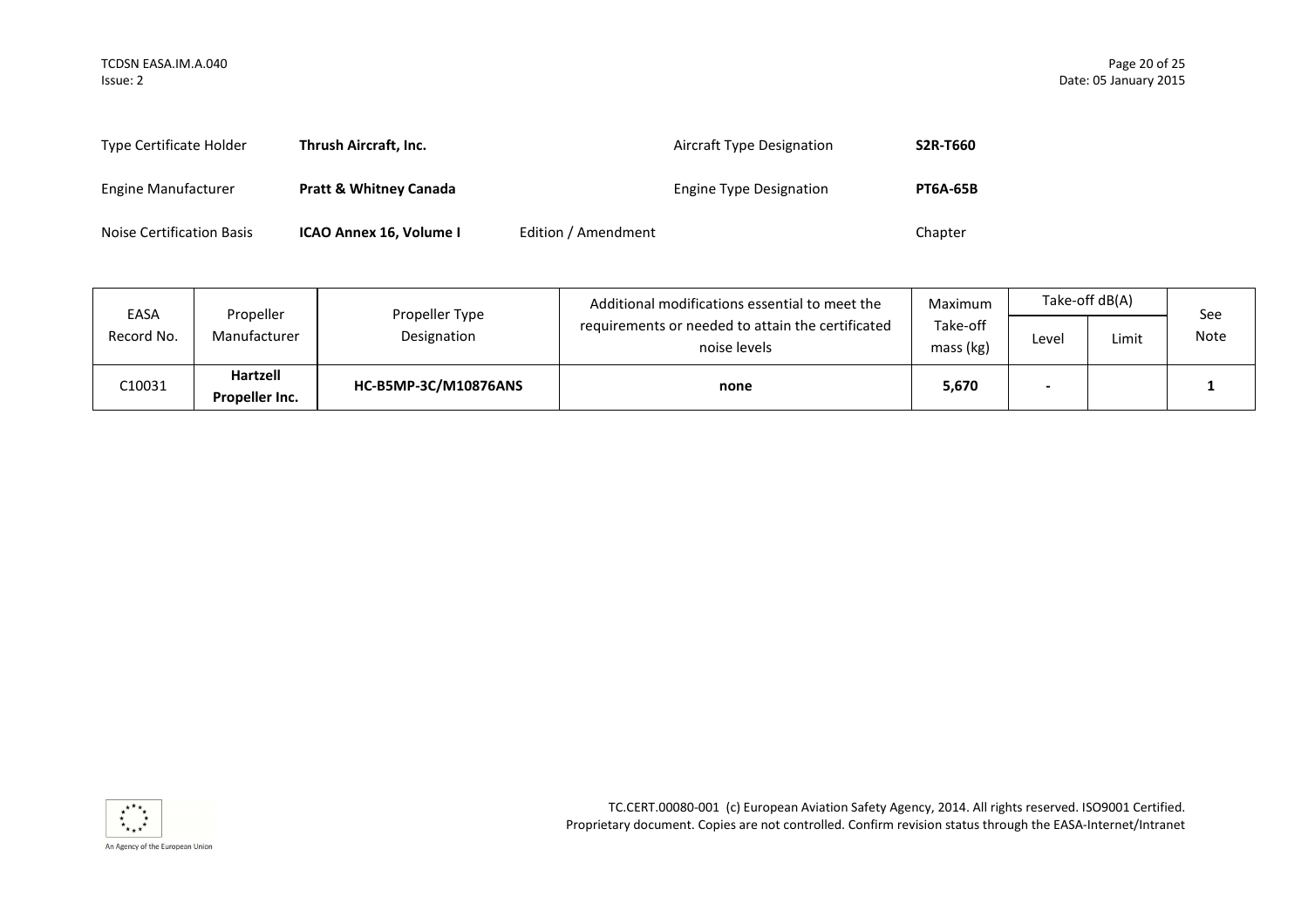TCDSN EASA.IM.A.040 Page 21 of 25

| <b>Type Certificate Holder</b> | Thrush Aircraft, Inc.             |                     | Aircraft Type Designation | <b>S2R-T660</b> |
|--------------------------------|-----------------------------------|---------------------|---------------------------|-----------------|
| Engine Manufacturer            | <b>Pratt &amp; Whitney Canada</b> |                     | Engine Type Designation   | PT6A-67AG       |
| Noise Certification Basis      | ICAO Annex 16, Volume I           | Edition / Amendment |                           | Chapter         |

| EASA                                                        | Propeller                                                         |                            | Additional modifications essential to meet the | Maximum | Take-off dB(A) |  | See |
|-------------------------------------------------------------|-------------------------------------------------------------------|----------------------------|------------------------------------------------|---------|----------------|--|-----|
| Propeller Type<br>Designation<br>Record No.<br>Manufacturer | requirements or needed to attain the certificated<br>noise levels | Take-off<br>mass (kg)      | Level                                          | Limit   | Note           |  |     |
| C4897                                                       | Hartzell<br>Propeller Inc.                                        | <b>HC-B5MA-3D/M11276NS</b> | none                                           | 5,670   |                |  |     |

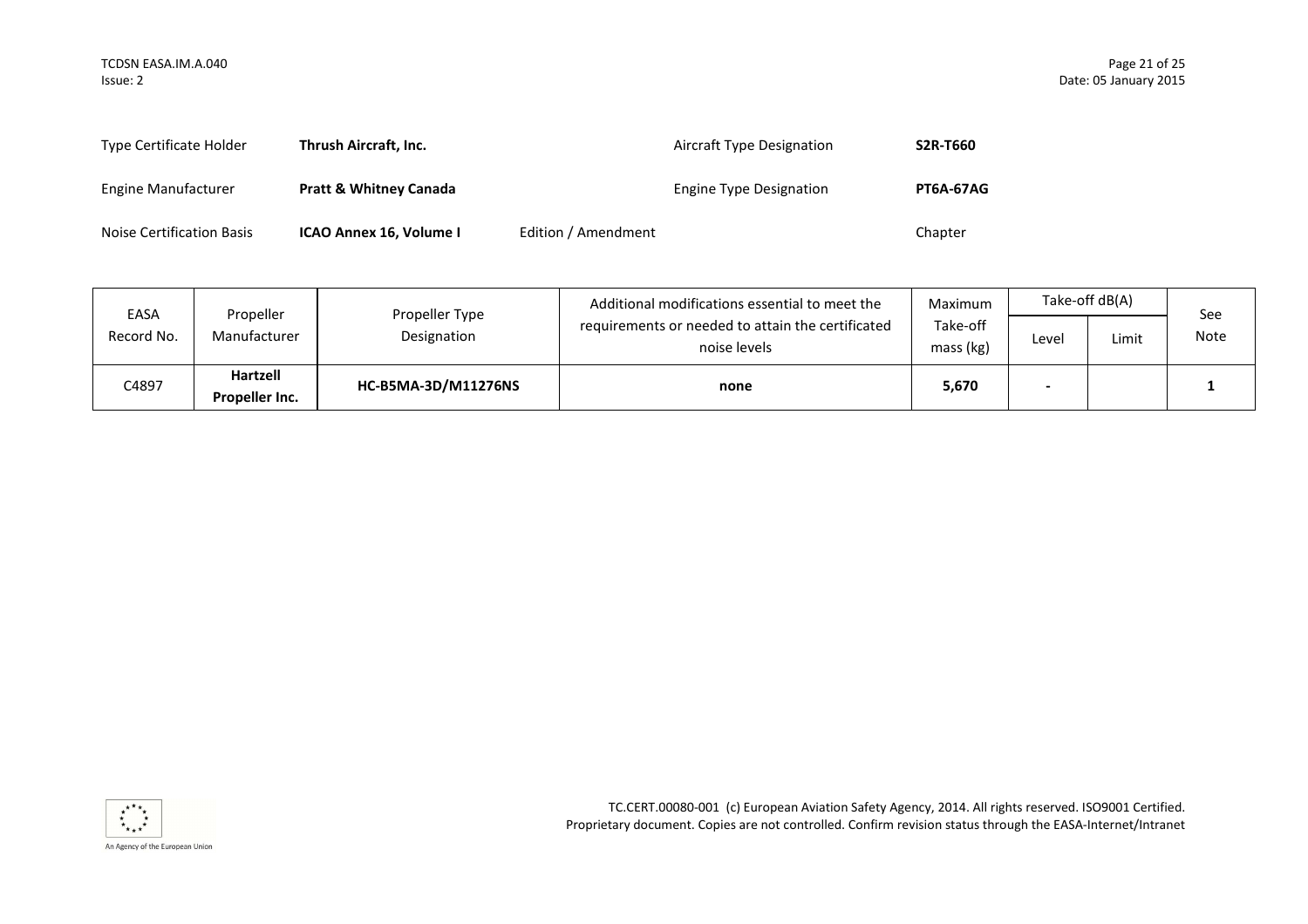TCDSN EASA.IM.A.040 Page 22 of 25

| <b>Type Certificate Holder</b> | Thrush Aircraft, Inc.             |                     | Aircraft Type Designation | S2RHG-T65 |
|--------------------------------|-----------------------------------|---------------------|---------------------------|-----------|
| Engine Manufacturer            | <b>Pratt &amp; Whitney Canada</b> |                     | Engine Type Designation   | PT6A-60AG |
| Noise Certification Basis      | ICAO Annex 16, Volume I           | Edition / Amendment |                           | Chapter   |

| EASA<br>Propeller |                                               |                        | Additional modifications essential to meet the<br>requirements or needed to attain the certificated<br>noise levels | Maximum | Take-off dB(A) |      | See |
|-------------------|-----------------------------------------------|------------------------|---------------------------------------------------------------------------------------------------------------------|---------|----------------|------|-----|
| Record No.        | Propeller Type<br>Designation<br>Manufacturer | Take-off<br>mass (kg)  |                                                                                                                     | Level   | Limit          | Note |     |
| C4898             | Hartzell<br>Propeller Inc.                    | HC-B5MP-3C/M10876A(N)S | none                                                                                                                | 4,763   |                |      |     |

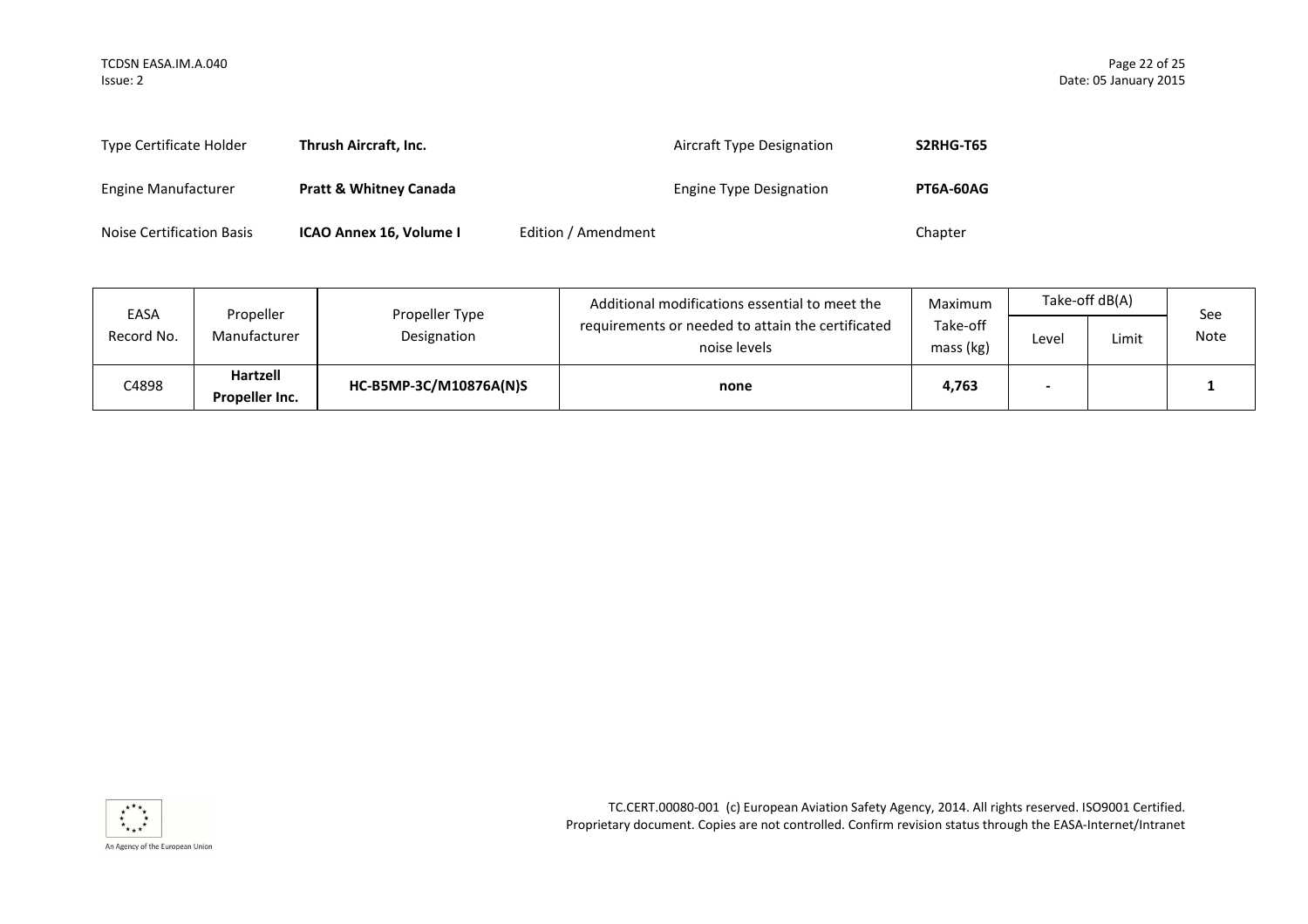TCDSN EASA.IM.A.040 Page 23 of 25

| Type Certificate Holder          | Thrush Aircraft, Inc.             |                     | Aircraft Type Designation | S2RHG-T65        |
|----------------------------------|-----------------------------------|---------------------|---------------------------|------------------|
| Engine Manufacturer              | <b>Pratt &amp; Whitney Canada</b> |                     | Engine Type Designation   | <b>PT6A-65AG</b> |
| <b>Noise Certification Basis</b> | ICAO Annex 16, Volume I           | Edition / Amendment |                           | Chapter          |

| EASA<br>Propeller                                           |                                                                   |                        | Additional modifications essential to meet the | Maximum | Take-off dB(A) |  | See<br>Note |
|-------------------------------------------------------------|-------------------------------------------------------------------|------------------------|------------------------------------------------|---------|----------------|--|-------------|
| Propeller Type<br>Record No.<br>Designation<br>Manufacturer | requirements or needed to attain the certificated<br>noise levels | Take-off<br>mass (kg)  | Level                                          | Limit   |                |  |             |
| C10027                                                      | Hartzell<br>Propeller Inc.                                        | HC-B5MP-3C/M10876A(N)S | none                                           | 4,763   |                |  |             |

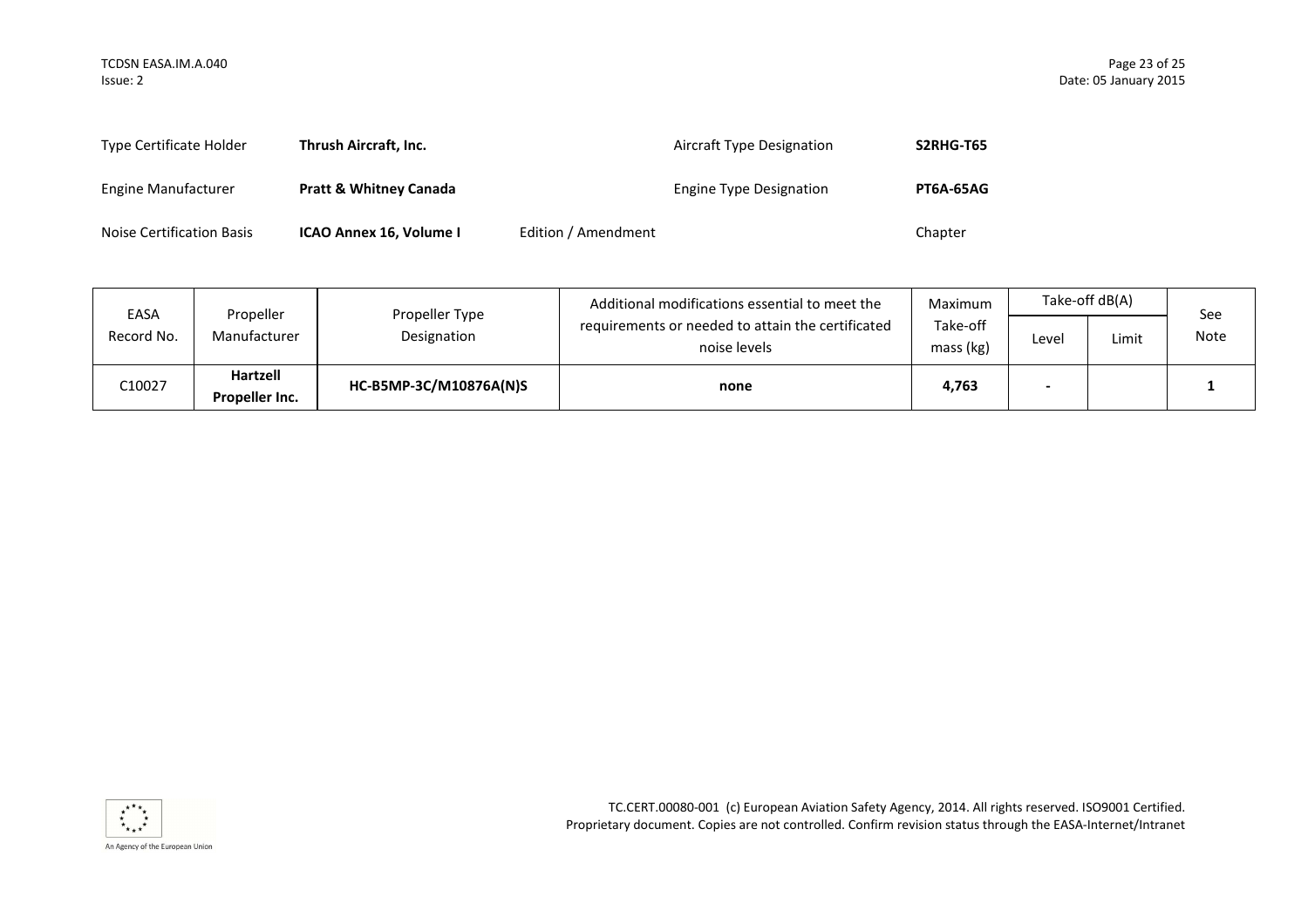## **TCDSN EASA.IM.A.040 Notes**

- 1. This aircraft type conforms with the provisions of Article 6.1 of Regulation 216/2008 without the need to comply with the Standards of ICAO Annex 16, Volume I, by virtue of being specifically designed for agricultural purposes.
- 2. This aircraft type conforms with the provisions of Article 6.1 of Regulation 216/2008 without the need to comply with the Standards of ICAO Annex 16, Volume I, by virtue of being specifically designed for agriculture and fire fighting purposes.